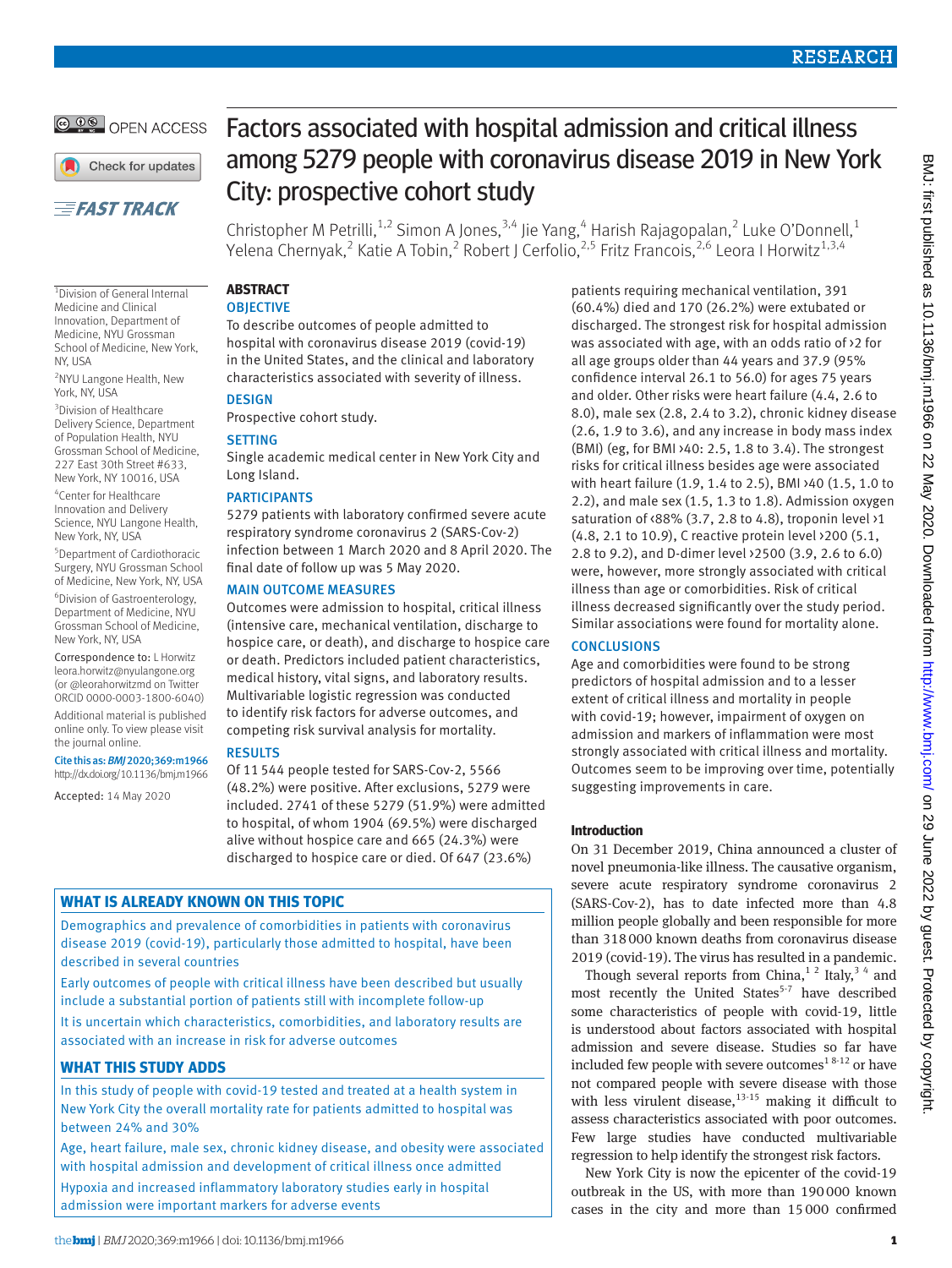deaths as of 19 May: more than anywhere else in the country.16 We describe the characteristics of people with covid-19 treated at a large quaternary academic health system in New York City and Long Island, and the association of these characteristics with adverse outcomes.

#### **Methods**

#### Study setting

The study was conducted at NYU Langone Health, which includes more than 260 outpatient office sites and four acute care hospitals (Tisch Hospital and NYU Langone Orthopedic Hospital in Manhattan, NYU Langone Hospital – Brooklyn in Brooklyn, and NYU Winthrop on Long Island), ranging from a quaternary care hospital to a safety net institution.<sup>17</sup> As the epidemic evolved, the health system added intensive care unit (ICU) beds and inpatient capacity, resulting in a peak of about 394 ICU beds and 1357 non-ICU beds.

#### Study cohort

We identified all patients who were tested for SARS-Cov-2 between 1 March 2020 and 8 April 2020. We then created a cohort of those with confirmed covid-19, defined as a positive result on real time reverse transcriptase polymerase chain reaction (RT-PCR) assay of nasopharyngeal or oropharyngeal swab specimens. Initial tests were conducted by the New York City Department of Health and Mental Hygiene; as of 16 March, tests were conducted in our clinical laboratory using the Roche SARS-CoV2 assay in the Cobas 6800 instruments through emergency use authorization granted by the US Food and Drug Administration. On 31 March, we added testing using the SARS-CoV2 Xpert Xpress assay in the Cepheid GeneXpert instruments also under emergency use authorization by the FDA. The targets amplified by these assays are the ORF1/a and E genes in the Roche Cobas assay and N2 and E genes in the Cepheid XpertXpress. After 16 March, only nasopharyngeal samples were collected and tested.

Testing was performed on people presenting to the emergency department who were likely to be admitted with any symptom or sign consistent with covid-19, including fever, cough, shortness of breath, fatigue, gastrointestinal problems, syncope, known exposure to a patient positive for covid-19, or clinician concern. In addition, ambulatory testing was available by appointment with clinician's referral until 26 March 2020, when New York state recommended restricting testing of people with mild or moderate illness. Outpatient testing of symptomatic or concerned employees remained available throughout the study period. Repeat testing of negative specimens was conducted at clinician discretion. If testing was repeated and discordant (ie, negative test followed by a positive test), we used the positive result.

From the covid-19 cohort we excluded 287 people who were not admitted to hospital, were missing all data besides age and sex, and had no previous visits within the health system. We obtained complete follow up on the covid-19 cohort through 5 May 2020.

#### Data sources

Study data were obtained from the electronic health record (Epic Systems, Verona, WI), which is an integrated electronic health record including all inpatient and outpatient visits in the health system. For data on tobacco use, body mass index (BMI), and comorbidities, we included any data in the electronic health record, including data entered during previous inpatient or outpatient visits in the problem list, medical history section, or on encounter diagnoses.

#### Main outcomes

We assessed three primary outcomes: inpatient hospital admissions; critical illness, defined as a composite of care in the intensive care unit, use of mechanical ventilation, discharge to hospice, or death; and discharge to hospice or death among those admitted to hospital. We assessed outcomes longitudinally over the entire study period, not just at the time of the initial testing event. For patients with multiple visits, the most severe outcome was assigned. For instance, patients who did not need hospital admission at the time of initial testing but were later admitted were assigned to the hospital group. Similarly, patients who were initially admitted and discharged and then readmitted requiring invasive ventilation were assigned to the critical illness group.

#### Predictors

We obtained several variables from the electronic health record: age at time of testing, sex, race/ ethnicity as reported by the patient (aggregated into non-Hispanic white, non-Hispanic African-American, Asian, Hispanic, other/multiracial, and unknown), and history of hypertension, hyperlipidemia, coronary artery disease, heart failure, pulmonary disease (defined by chronic obstructive pulmonary disease or asthma), malignancy (excluding non-metastatic non-melanoma skin cancer), diabetes, and obesity (defined by most recent BMI). We also obtained vital signs and the first set of laboratory results when available. For multivariable modeling, we grouped vital sign and laboratory results into categories by degree of abnormality based on clinical judgment because of non-linear associations with outcome. We selected these predictors based on previous published literature<sup>15</sup> and our clinical experience of patients with covid-19.

#### Statistical analysis

We used descriptive statistics to characterize each cohort of patients: those not admitted to hospital, all those admitted, those admitted without critical illness, and those with critical illness (care in ICU, mechanical ventilation, discharge to hospice, or death). We then fitted multivariable logistic regression models with admission and with critical illness as the outcomes to identify factors associated with those outcomes. In analyses using hospital admission as the outcome, we included only patient characteristics and comorbidities, since 77% of the patients who were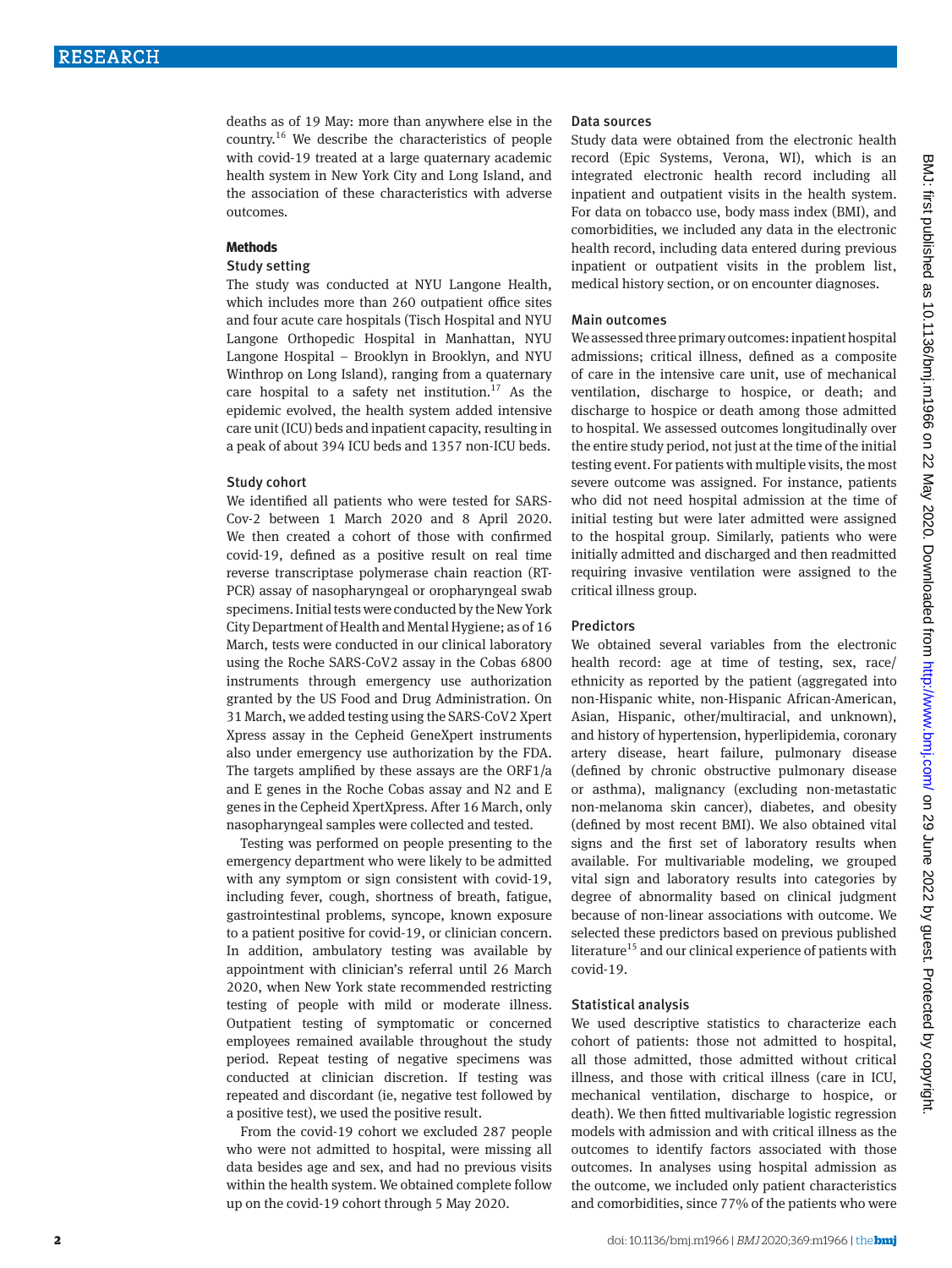not admitted were evaluated in ambulatory testing centers and did not have vitals or laboratory studies collected. For the critical illness analyses, we included the above predictors and for one of the models added temperature and oxygen saturation on presentation, as well as the first result of C reactive protein, D-dimer, ferritin, procalcitonin, and troponin when obtained. We included all selected predictors based on a priori clinical significance after testing for collinearity using the variance inflation factor and ensuring none had a variance inflation factor greater than  $2<sup>18</sup>$  We also tested for overall multicollinearity among all variables simultaneously using the determinant of correlation matrix implemented in R's mctest library and found no significant results.<sup>19</sup>

For the admission model, we included all patients testing positive (excluding the 287 patients with no data besides age and sex). We constructed two models for association with critical illness. First, we constructed a model restricted to patients admitted to hospital, including all personal and comorbidity predictors, and a random effect for hospital to account for clustering by facility. Second, we added to that model vital signs and the first set of laboratory results, to assess clinical associations with critical illness among patients admitted to hospital. We excluded from the second model four patients who died in the emergency department before vital signs or laboratory results could be collected. We obtained odds ratios from the models and profiled confidence intervals for the odds ratios using the approach of Venables and Ripley, $^{20}$  since assuming normality of the maximum likelihood estimate to estimate Wald-type confidence intervals can lead to biased estimates. $^{21}$  We also calculated average marginal effects for each predictor by using the margins library in R, which uses a discrete first difference in predicted outcomes to obtain the average marginal effect.

Finally, we fitted a competing risk model for the mortality or hospice outcome with time from first positive test result as the start point, including only patients admitted to hospital.<sup>22</sup> We considered discharge from hospital to be a competing risk, since mortality data are limited after that point unless the patient is readmitted to our system (in which case the newest hospital admission would be included). Patients still in hospital as of 5 May 2020 were counted as censored. The model was fitted with the R library cmprisk, $^{23}$  and the proportionality assumption was checked with the goffte library. $24$  We fitted two competing risk models, one adjusting for personal characteristics and comorbidities, and one adding admission vitals and laboratory studies.

All statistical analyses were conducted with R, version 3.6.3. All analyses used two sided statistical tests and we considered a P value less than 0.05 to be statistically significant without adjustment for multiple testing.

#### Patient and public involvement

Patients and the public were not a priori involved in the design and conduct of the study, the choice of outcomes, recruitment, or planned dissemination. However, we incorporated many comments from the public on an earlier preprint version of the paper into the final analysis.

#### **Results**

During the study period, the health system tested 11544 people for severe acute respiratory syndrome coronavirus 2 (SARS-Cov-2). Of those tested, 5566 (48.2%) were positive and 287 were excluded for lack of data. Of the remaining 5279 patients testing positive, 2538 (48.1%) were treated only as outpatients through the end of the study period, and 2741 (51.9%) required admission to hospital. Nearly all those admitted to the hospital (2729, 99.6%) experienced a study outcome: 1739/2741 (63.4%) were discharged without critical illness and 990/2741 (36.1%) experienced critical illness, including 665/2741 (24.3%) who were discharged to a hospice or died to date.

Among the 990 patients with critical illness, 647 (65.4%) required mechanical ventilation, 102 (10.3%) required intensive care without mechanical ventilation, and 241 (24.3%) were discharged to a hospice or died without either intensive care or mechanical ventilation. Figure 1 shows the final outcomes to date for each subgroup.

#### Characteristics of study population

The median age of the study population that tested positive for covid-19 was 54 years (interquartile range 38-66 years), and 2615 (49.5%) were men. A total of 1195 (22.6%) had diabetes, 1865 (35.3%) were obese (BMI ≥30), and 2752 (52.1%) had any form of cardiovascular disease. Among patients admitted to hospital, the median length of stay was 7 days (interquartile range 3-13; full range 0-52 days). Median length of stay for those still in hospital with critical illness (n=160) was 36 days (32-40, full range 3-52 days). See appendix table S1 for characteristics of those who tested negative. Among tests performed in the emergency department, 83.9% were for patients who were admitted and 16.1% were for patients who were discharged (see appendix tables S2 and S3). Appendix table S4 shows the characteristics of patients seen in the emergency department for suspected covid-19 but who were not tested.

People admitted to hospital were more likely to be men (61.2% *v* 36.9%) and were considerably more likely to have comorbidities than people not admitted (any comorbidity, 79.7% *v* 44.8%), particularly cardiovascular disease (70.6% *v* 32.2%), diabetes (34.7% *v* 9.7%), and chronic kidney disease (21.2% *v* 2.6%; table 1). Differences in sex and comorbidities between admitted patients experiencing critical illness and those who did not were much smaller. Among these patients, differences in clinical presentation and laboratory results were more prominent. Patients with critical illness more often presented with hypoxia (initial oxygen saturation 25th centile 86% *v* 92%), and had higher initial levels of C reactive protein (median 136.3 *v* 89.1), D-dimer (median 528 *v* 324),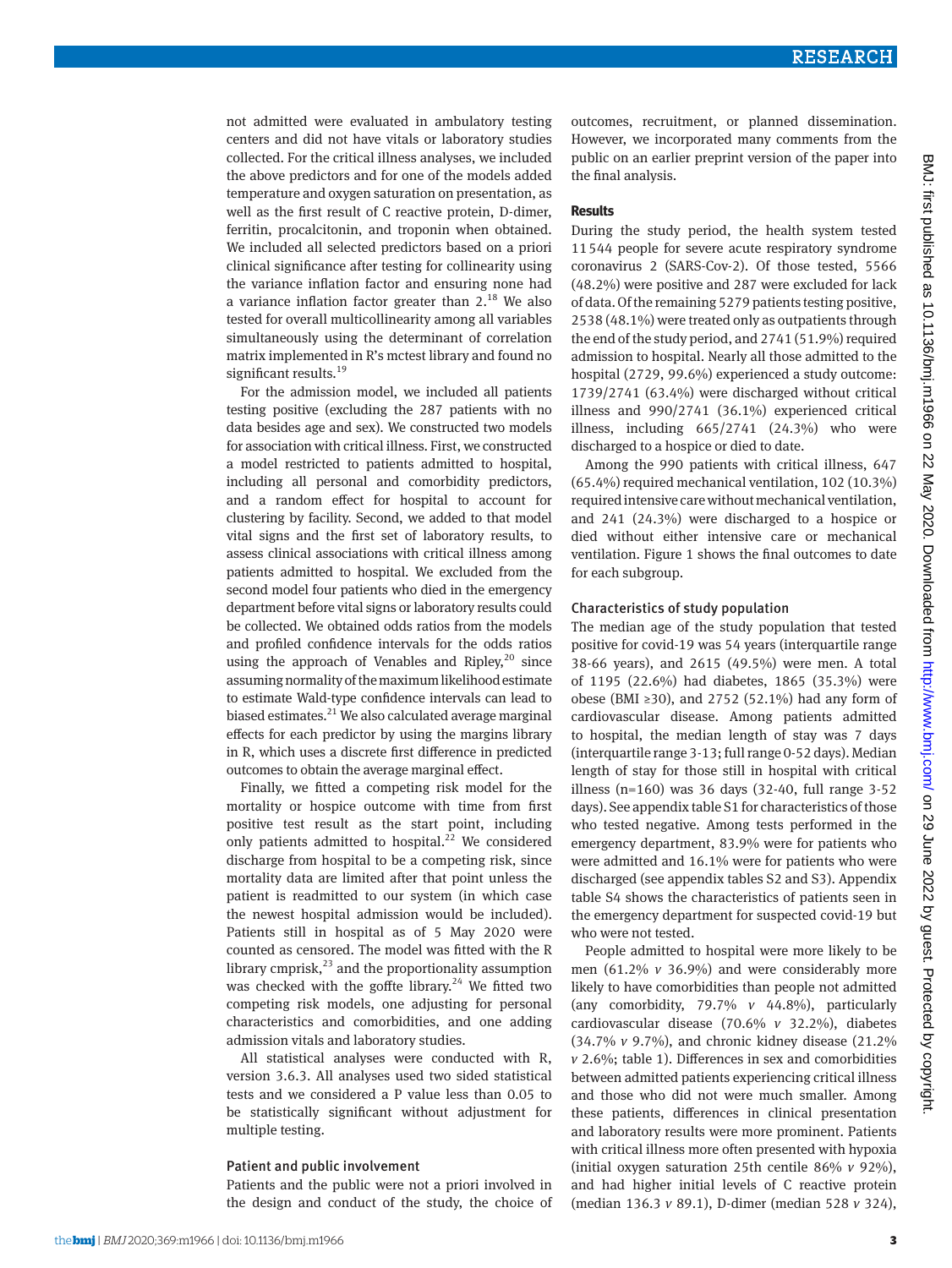

Fig 1 | Flow diagram of included participants. Covid-19=coronavirus disease 2019

ferritin (median 925 *v* 613), procalcitonin (0.27 *v* 0.10), and troponin (0.07 *v* 0.02; table 2).

#### Predictors of hospital admission

In multivariable analysis of the full covid-19 positive cohort, the factors most strongly associated with hospital admission were age, including 75 years or older (odds ratio 37.9, 95% confidence interval 26.1 to 56.0; average marginal effect 58%) and 65 to 74 years (8.7, 8.7 to 11.2, 40%), heart failure (4.4, 2.6 to 8.0, 22%), male sex (2.8, 2.4 to 3.2, 16%), chronic kidney disease (2.6, 1.9 to 3.6, 14%), and any increase in BMI (eg, BMI >40: 2.5, 1.8 to 3.4, 14%). Also significant was hypertension. Hyperlipidemia was associated with a lower risk of hospital admission (0.6, 0.5 to 0.7, −7%) as was former or current smoking status; however, unknown smoking status was associated with a higher risk (1.4, 1.2 to 1.8, 5%; table 1). A sensitivity analysis adding patients seen in the emergency department for suspected covid-19 but not tested produced similar results (appendix table S5), as did a different sensitivity analysis restricting patients who were not admitted to hospital to those tested in the emergency department (appendix table S6).

Among people admitted to hospital with covid-19, the factors most associated with critical illness were age, including 75 years or older (odds ratio 3.5, 95% confidence interval 2.5 to 4.8) and 65 to 74 years (2.9, 2.1 to 4.0), heart failure (1.9, 1.4 to 2.5), BMI greater than 40 (1.5, 1.0 to 2.2), and male sex (1.5, 1.3 to 1.8), with diabetes also significant (table 3). Risk of critical illness declined progressively as the study period progressed, with the lowest being in the last week (0.4, 0.2 to 0.6).

Being of self-reported Hispanic ethnicity was associated with an increased risk of hospital admission but not of critical illness; the increased risk of admission was eliminated once emergency department treat-andrelease patients were included (appendix table S5). Non-Hispanic African-American patients had a risk of admission similar to white patients and a lower risk of critical illness (0.7, 0.5 to 0.9).

After adding admission vital signs and first set of laboratory results to the critical illness model, only age, heart failure, and BMI greater than 40 remained associated with significant risks; in this model, the factors most associated with critical illness were oxygen saturation on admission less than 88% (3.7, 2.8 to 4.8),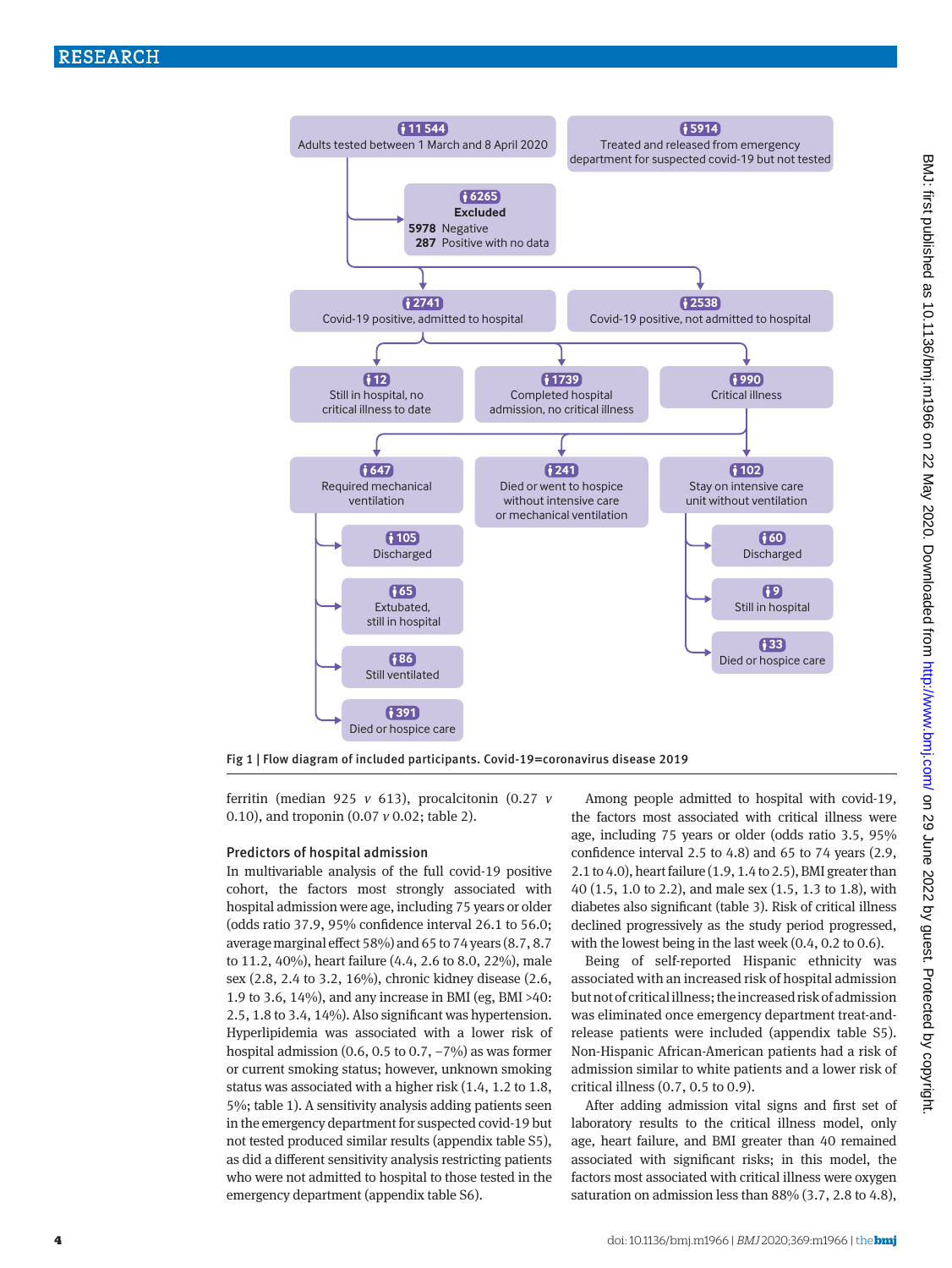Table 1 | Characteristics of people with coronavirus disease 2019 by hospital admission status and multivariable risk of hospital admission. Values are numbers (percentages) unless stated otherwise

|                                                 |                              | Not admitted Admitted     |                           | Risk of hospital admission        |                                 |                          | Average                  |
|-------------------------------------------------|------------------------------|---------------------------|---------------------------|-----------------------------------|---------------------------------|--------------------------|--------------------------|
| Characteristics                                 | <b>Overall</b><br>$(n=5279)$ | to hospital<br>$(n=2538)$ | to hospital<br>$(n=2741)$ | Unadjusted odds ratio<br>(95% CI) | Adjusted odds ratio<br>(95% CI) | P value                  | marginal<br>effect (%)   |
| Week:                                           |                              |                           |                           |                                   |                                 |                          |                          |
| 10 (2-8 March)                                  | 5(0.1)                       | 1(0.0)                    | 4(0.1)                    |                                   |                                 |                          |                          |
| 11 (9-15 March)                                 | 106(2.0)                     | 43(1.7)                   | 63(2.3)                   | Reference                         | Reference                       |                          |                          |
| 12 (16-22 March)                                | 1023 (19.4)                  | 633 (24.9)                | 390 (14.2)                | $0.40$ $(0.27$ to $0.60)$         | $0.4$ (0.24 to 0.67)            | < 0.001                  | $-14$                    |
| 13 (23-29 March)                                | 1271 (24.1)                  | 406(16.0)                 | 865 (31.6)                | 1.40 (0.93 to 2.08)               | 1.42 (0.85 to 2.34)             | 0.18                     | 5                        |
| 14 (30 March to 5 April)                        | 2083 (39.5)                  | 1055 (41.6)               | 1028 (37.5)               | $0.64$ (0.43 to 0.94)             | 0.78 (0.47 to 1.27)             | 0.32                     | $-4$                     |
| 15 (6-8 April)                                  | 791 (15.0)                   | 400 (15.8)                | 391 (14.3)                | $0.64$ (0.43 to 0.96)             | $0.66$ $(0.39$ to 1.1)          | 0.11                     | $-6$                     |
| Median (interquartile range) age (years)        | 54 (38-66)                   | 42 (32-55)                | 63 (51-74)                | $\qquad \qquad -$                 | $\overline{\phantom{0}}$        | $\qquad \qquad -$        | $\overline{\phantom{0}}$ |
| Age (years):                                    |                              |                           |                           |                                   |                                 |                          |                          |
| 19-44                                           | 1846 (35.0)                  | 1409 (55.5)               | 437 (15.9)                | Reference                         | Reference                       | $\equiv$                 | $\equiv$                 |
| $45 - 54$                                       | 902(17.1)                    | 492 (19.4)                | 410 (15.0)                | 2.69 (2.27 to 3.18)               | 2.14 (1.76 to 2.59)             | < 0.001                  | 14                       |
| 55-64                                           | 1021 (19.3)                  | 416(16.4)                 | 605(22.1)                 | 4.69 (3.98 to 5.53)               | 3.67 (3.01 to 4.48)             | < 0.001                  | 24                       |
| 65-74                                           | 797 (15.1)                   | 176(6.9)                  | 621(22.7)                 | 11.38 (9.33 to 13.88)             | 8.7 (6.77 to 11.22)             | < 0.001                  | 40                       |
| $\geq 75$                                       | 713(13.5)                    | 45(1.8)                   | 668 (24.4)                | 47.84 (34.73 to 65.91)            | 37.87 (26.1 to 56.03)           | < 0.001                  | 58                       |
| Men                                             | 2615 (49.5)                  | 937 (36.9)                | 1678 (61.2)               | 2.70 (2.41 to 3.02)               | 2.76 (2.39 to 3.2)              | < 0.001                  | 16                       |
| Race/ethnicity:                                 |                              |                           |                           |                                   |                                 |                          |                          |
| Non-Hispanic white                              | 2003 (37.9)                  | 909 (35.8)                | 1094 (39.9)               | Reference                         | Reference                       | $\overline{\phantom{0}}$ |                          |
| Non-Hispanic African-American                   | 835 (15.8)                   | 443 (17.5)                | 392 (14.3)                | $0.74$ (0.63 to 0.86)             | $0.81$ (0.65 to 1.01)           | 0.06                     | $-3$                     |
| Asian                                           | 383(7.3)                     | 196(7.7)                  | 187(6.8)                  | $0.79(0.64 \text{ to } 0.99)$     | 1.29 (0.97 to 1.72)             | 0.08                     | 4                        |
| Hispanic                                        | 1330 (25.2)                  | 599 (23.6)                | 731 (26.7)                | $1.01$ (0.88 to 1.17)             | 1.63 (1.35 to 1.97)             | < 0.001                  | $\,8\,$                  |
| Other/multiracial                               | 397(7.5)                     | 172(6.8)                  | 225(8.2)                  | 1.09 (0.88 to 1.35)               | 1.6 (1.21 to 2.11)              | < 0.001                  | $\overline{7}$           |
| Unknown                                         | 331(6.3)                     | 219(8.6)                  | 112(4.1)                  | 0.43(0.33 to 0.54)                | 0.89 (0.65 to 1.23)             | 0.49                     | $-2$                     |
| Smoking status:                                 |                              |                           |                           |                                   |                                 |                          |                          |
| Never                                           | 3268 (61.9)                  | 1678 (66.1)               | 1590 (58.0)               | Reference                         | Reference                       | $\qquad \qquad -$        | $\overline{\phantom{0}}$ |
| Former                                          | 902(17.1)                    | 337 (13.3)                | 565 (20.6)                | 1.77 (1.52 to 2.06)               | $0.69$ (0.56 to 0.85)           | < 0.001                  | $-6$                     |
| Current                                         | 288(5.5)                     | 147(5.8)                  | 141(5.1)                  | 1.01 (0.80 to 1.29)               | $0.59(0.43 \text{ to } 0.81)$   | 0.001                    | $-8$                     |
| Unknown                                         | 821 (15.6)                   | 376 (14.8)                | 445(16.2)                 | 1.25 (1.07 to 1.46)               | $1.43(1.16 \text{ to } 1.75)$   | < 0.001                  | 5                        |
| BMI:                                            |                              |                           |                           |                                   |                                 |                          |                          |
| <25                                             | 1406 (26.6)                  | 756 (29.8)                | 650 (23.7)                | Reference                         | Reference                       | $\overline{\phantom{m}}$ | $\overline{\phantom{0}}$ |
| 25.0-29.9                                       | 1769 (33.5)                  | 830 (32.7)                | 939 (34.3)                | $1.32(1.14 \text{ to } 1.51)$     | 1.3 (1.07 to 1.57)              | 0.007                    | 4                        |
| 30.0-39.9                                       | 1554 (29.4)                  | 655 (25.8)                | 899 (32.8)                | 1.60 (1.38 to 1.85)               | $1.8$ (1.47 to 2.2)             | < 0.001                  | 9                        |
| $\geq 40$                                       | 311(5.9)                     | 126(5.0)                  | 185(6.7)                  | 1.71 (1.33 to 2.19)               | 2.45 (1.78 to 3.36)             | < 0.001                  | 14                       |
| Unknown                                         | 239(4.5)                     | 171(6.7)                  | 68(2.5)                   | $0.46$ (0.34 to 0.63)             | $0.47$ $(0.31$ to $0.69)$       | < 0.001                  | $-11$                    |
| Any chronic condition*                          | 3323 (62.9)                  | 1138 (44.8)               | 2185 (79.7)               | $\overline{\phantom{0}}$          | $-$                             | $\equiv$                 | $=$                      |
| Any cardiovascular condition*:                  | 2752 (52.1)                  | 818 (32.2)                | 1934 (70.6)               | $\overline{\phantom{m}}$          |                                 | $\overline{\phantom{m}}$ | $\overline{\phantom{0}}$ |
| Coronary artery disease                         | 704 (13.3)                   | 102(4.0)                  | 602 (22.0)                | 6.72 (5.40 to 8.35)               | 1.08 (0.81 to 1.44)             | 0.60                     | $\mathbf{1}$             |
| Heart failure                                   | 367(7.0)                     | 17(0.7)                   | 350 (12.8)                | 21.71 (13.30 to 35.43)            | 4.43 (2.59 to 8.04)             | < 0.001                  | 22                       |
| Hyperlipidemia                                  | 1714 (32.5)                  | 552 (21.7)                | 1162 (42.4)               | 2.65 (2.35 to 2.99)               | $0.62$ (0.52 to 0.74)           | < 0.001                  | $-7$                     |
| Hypertension                                    | 2256 (42.7)                  | 557 (21.9)                | 1699 (62.0)               | 5.80 (5.14 to 6.55)               | 1.78 (1.49 to 2.12)             | < 0.001                  | 9                        |
| <b>Diabetes</b>                                 | 1195 (22.6)                  | 245(9.7)                  | 950 (34.7)                | 4.96 (4.26 to 5.79)               | 2.24 (1.84 to 2.73)             | < 0.001                  | 12                       |
| Asthma or chronic obstructive pulmonary disease | 786 (14.9)                   | 333 (13.1)                | 453 (16.5)                | 1.31 (1.13 to 1.53)               | $1.08$ (0.88 to 1.33)           | 0.47                     | $\mathbf{1}$             |
| Chronic kidney disease                          | 647 (12.3)                   | 66(2.6)                   | 581 (21.2)                | 10.08 (7.76 to 13.08)             | 2.6 (1.89 to 3.61)              | < 0.001                  | 14                       |
| Cancer                                          | 403(7.6)                     | 108(4.3)                  | 295(10.8)                 | $2.71(2.16 \text{ to } 3.41)$     | $0.88$ (0.65 to 1.19)           | 0.41                     | $-2$                     |

\*Not included in multivariable model.

troponin level greater than 1 (4.8, 2.1 to 10.9), C reactive protein level greater than 200 (5.1, 2.8 to 9.2), and D-dimer level greater than 2500 (3.9, 2.6 to 6.0; table 3).

The competing risk mortality analysis showed similar characteristics to confer increased hazard as the critical illness model, but fewer were significant. The hazard ratio increased proportionally by age: 10.3 (95% confidence interval 6.4 to 16.8) for age 75 years or older. Other significant factors included heart failure (1.8, 1.4 to 2.2), male sex (1.3, 1.1 to 1.5), and cancer (1.3, 1.1 to 1.6). Vital signs and laboratory results on presentation carried a significant additional hazard, chiefly hypoxia on presentation (2.0, 1.6 to 2.5 for oxygen saturation <88%), C reactive protein (all abnormal levels had hazard ratios  $>3.5$ ), D-dimer (2.2, 1.6 to 3.0 for first result  $>2500$ ), and troponin (2.1, 1.4 to 3.2 for first result >1) (table 4). Representative cumulative incidence

functions are shown in figure 2 (age groupings), figure 3 (heart failure, cancer, diabetes, and men), and figures 4 and 5 (admission oxygen saturation, D-dimer levels, C reactive protein and lymphocyte count).

#### **Discussion**

In this report, we describe the characteristics of adults with laboratory confirmed coronavirus disease 2019 (covid-19) in New York City. Of 5279 adults, 2741 required hospital admission; and 990 required intensive care or mechanical ventilation, were discharged to hospice care, or died. A total of 94% of patients admitted to hospital have been discharged alive or to hospice care or have died, providing robust final outcome results. We find particularly strong associations of older age, male sex, heart failure, chronic kidney disease, and obesity with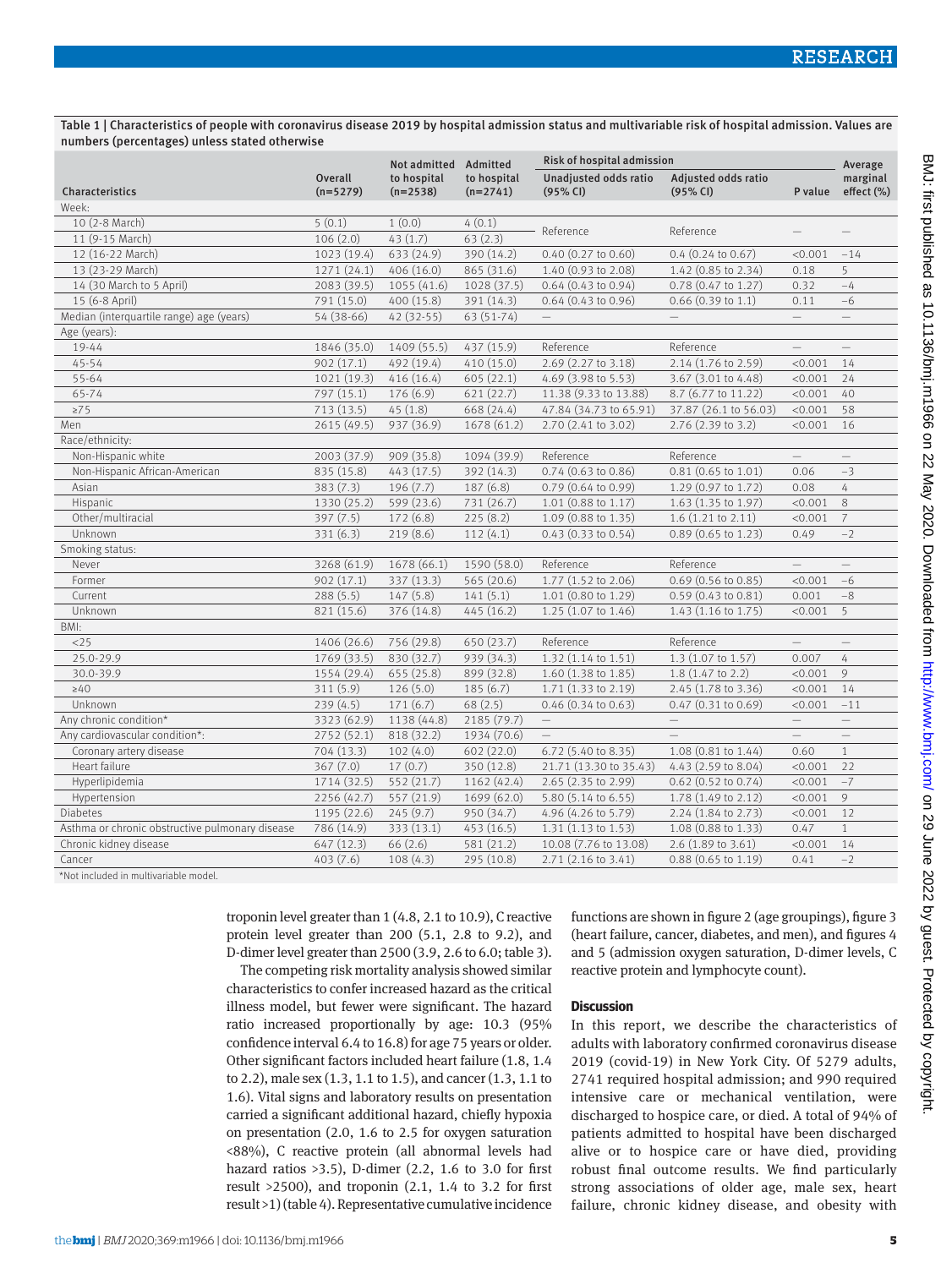| Table 2   Characteristics of inpatients with coronavirus disease 2019 by complication status among those reaching |
|-------------------------------------------------------------------------------------------------------------------|
| study endpoint (discharge or critical illness). Values are numbers (percentages) unless stated otherwise          |

| Characteristics                                      | Inpatients with outcomes<br>$(n=2729)$ | Discharged, no critical<br>illness $(n=1739)$ | Critical illness (n=990) |
|------------------------------------------------------|----------------------------------------|-----------------------------------------------|--------------------------|
| Week:                                                |                                        |                                               |                          |
| 10 (2-8 March)                                       | 4(0.1)                                 | 3(0.2)                                        | 1(0.1)                   |
| 11 (9-15 March)                                      | 63(2.3)                                | 31(1.8)                                       | 32(3.2)                  |
| 12 (16-22 March)                                     | 389 (14.3)                             | 231 (13.3)                                    | 158 (16.0)               |
| 13 (23-29 March)                                     | 863 (31.6)                             | 544 (31.3)                                    | 319 (32.2)               |
| 14 (30 March to 5 April)                             | 1021 (37.4)                            | 654 (37.6)                                    | 367 (37.1)               |
| 15 (6-8 April)                                       | 389 (14.3)                             | 276 (15.9)                                    | 113 (11.4)               |
| Median (interquartile range) age (years)             | $63(51-74)$                            | 60 (48-71)                                    | 68 (58-78)               |
| Age (years):                                         |                                        |                                               |                          |
| 19-44                                                | 435 (15.9)                             | 344 (19.8)                                    | 91 (9.2)                 |
| $45 - 54$                                            | 407 (14.9)                             | 310 (17.8)                                    | 97(9.8)                  |
| 55-64                                                | 602(22.1)                              | 391 (22.5)                                    | 211(21.3)                |
| 65-74                                                | 619 (22.7)                             | 355(20.4)                                     | 264(26.7)                |
| $\geq 75$                                            | 666 (24.4)                             | 339 (19.5)                                    | 327 (33.0)               |
| Men                                                  | 1672(61.3)                             | 1016 (58.4)                                   | 656 (66.3)               |
| Race/ethnicity:                                      |                                        |                                               |                          |
| Non-Hispanic white                                   | 1089 (39.9)                            | 654 (37.6)                                    | 435 (43.9)               |
| Non-Hispanic African-American                        | 390 (14.3)                             | 278 (16.0)                                    | 112(11.3)                |
| Asian                                                | 185(6.8)                               | 107(6.2)                                      | 78 (7.9)                 |
| Hispanic                                             | 728 (26.7)                             | 493 (28.3)                                    | 235(23.7)                |
| Other/multiracial                                    | 225(8.2)                               | 141(8.1)                                      | 84(8.5)                  |
| Unknown                                              | 112(4.1)                               | 66(3.8)                                       | 46(4.6)                  |
| Smoking status:                                      |                                        |                                               |                          |
| Never                                                | 1584 (58.0)                            | 1067(61.4)                                    | 517 (52.2)               |
| Former                                               | 561 (20.6)                             | 325(18.7)                                     | 236 (23.8)               |
| Current                                              | 141(5.2)                               | 97(5.6)                                       | 44(4.4)                  |
| Unknown                                              | 443 (16.2)                             | 250 (14.4)                                    | 193 (19.5)               |
| BMI:                                                 |                                        |                                               |                          |
| <25                                                  | 648 (23.7)                             | 382 (22.0)                                    | 266(26.9)                |
| 25.0-29.9                                            | 932 (34.2)                             | 608 (35.0)                                    | 324 (32.7)               |
| 30.0-39.9                                            | 896 (32.8)                             | 592 (34.0)                                    | 304 (30.7)               |
| $\geq 40$                                            | 185(6.8)                               | 115(6.6)                                      | 70(7.1)                  |
| Unknown                                              | 68(2.5)                                | 42(2.4)                                       | 26(2.6)                  |
| Any chronic condition*                               | 2176 (79.7)                            | 1343 (77.2)                                   | 833 (84.1)               |
| Any cardiovascular condition*:                       | 1927 (70.6)                            | 1166 (67.1)                                   | 761 (76.9)               |
| Coronary artery disease                              | 602(22.1)                              | 325 (18.7)                                    | 277(28.0)                |
| Heart failure                                        | 349 (12.8)                             | 160(9.2)                                      | 189 (19.1)               |
| Hyperlipidemia                                       | 1157 (42.4)                            | 692 (39.8)                                    | 465 (47.0)               |
| Median (interquartile range) LDL cholesterol         | 64 (46-86)                             | 71 (52-91)                                    | 56 (39-75)               |
| Hypertension                                         | 1693 (62.0)                            | 1013 (58.3)                                   | 680 (68.7)               |
| Diabetes                                             | 950 (34.7)                             | 561 (32.0)                                    | 389 (39.3)               |
| Asthma or chronic obstructive pulmonary disease      | 453 (16.5)                             | 284(16.2)                                     | 169(17.1)                |
| Chronic kidney disease                               | 580 (21.3)                             | 321 (18.5)                                    | 259 (26.2)               |
| Cancer                                               | 292 (10.7)                             | 154 (8.9)                                     | 138 (13.9)               |
| Measures at presentation:                            |                                        |                                               |                          |
| Median (interquartile range) temperature (°C)        | 37.4 (36.9-38.2)                       | 37.4 (36.9-38.2)                              | 37.4 (36.9-38.2)         |
| Temperature ≥38°C                                    | 846 (31.0)                             | 533 (30.6)                                    | 313 (31.6)               |
| Median (interquartile range) oxygen saturation       | 94 (90-96)                             | 95 (92-97)t                                   | 92 (86-95)‡              |
| Oxygen saturation <88%                               | 422 (15.5)                             | 136(7.8)                                      | 286 (28.9)               |
| Median (interquartile range) for first measurements: |                                        |                                               |                          |
| Absolute lymphocyte count $(10^3/\mu L; S1 10^9/L)$  | $0.8(0.6-1.2)$                         | $0.9(0.6-1.2)$                                | $0.8(0.5-1.1)$           |
| Missing                                              | 34(1.2)                                | 17(1.0)                                       | 17(1.7)                  |
| Creatinine (mg/dL)§                                  | $1.0(0.80-1.39)$                       | $0.95(0.79-1.23)$                             | $1.11(0.88-1.61)$        |
| Missing                                              | 55(2.0)                                | 38(2.2)                                       | 17(1.7)                  |
| Alanine aminotransferase (units/L)*                  | 34 (23-55)                             | 33.5 (22-55)                                  | 36 (24-57)               |
| Missing                                              | 115(4.2)                               | 89(5.1)                                       | 26(2.6)                  |
| Aspartate aminotransferase (units/L)*                | 46 (32.0-69.0)                         | 42 (29.5-62.0)                                | 53 (36.0-82.0)           |
| Missing                                              | 163(6.0)                               | 112(6.4)                                      | 51(5.2)                  |
| C reactive protein $(mg/L)\P$                        | 108.3 (53.3-169.0)                     | 89.1 (41.9-148.0)                             | 136.3 (85.8-204.2)       |
| Missing                                              | 165(6.0)                               | 123(7.1)                                      | 42(4.2)                  |
| D-dimer (ng/mL; SI µg/L)                             | 386.5 (237.0-713.8)                    | 324 (208.0-545.0)                             | 528 (319.0-1174.0)       |
| Missing                                              | 373 (13.7)                             | 280(16.1)                                     | 93 (9.4)                 |
| Ferritin (ng/mL; SI µg/L)                            | 710.2 (348.0-1461.2)                   | 613 (305.0-1291.5)                            | 925 (468.2-1716.7)       |
| Missing                                              | 218(8.0)                               | 164 (9.4)                                     | 54(5.5)                  |
| Procalcitonin (ng/mL; SI µg/L)                       | $0.14(0.06 - 0.40)$                    | $0.1(0.05 - 0.23)$                            | $0.27(0.12-0.82)$        |
| Missing                                              | 191 (7.0)                              | 147(8.5)                                      | 44(4.4)                  |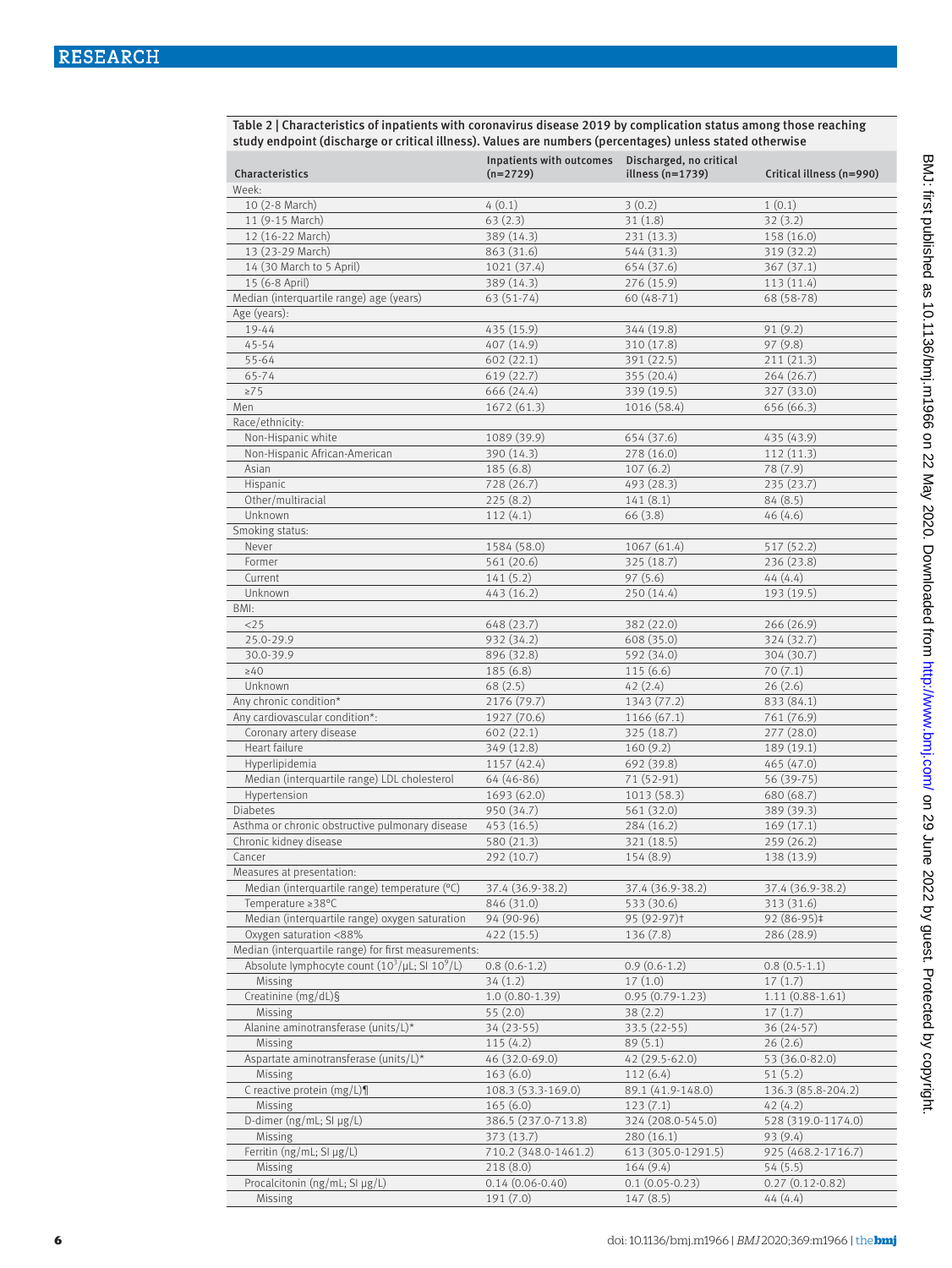| Table 2   Continued                                 |                                        |                                               |                                                                 |
|-----------------------------------------------------|----------------------------------------|-----------------------------------------------|-----------------------------------------------------------------|
| Characteristics                                     | Inpatients with outcomes<br>$(n=2729)$ | Discharged, no critical<br>illness $(n=1739)$ | Critical illness (n=990)                                        |
| Troponin I (ng/mL; SI $\mu$ g/L)                    | $0.03(0.01-0.10)$                      | $0.02(0.01-0.10)$                             | $0.07(0.01-0.10)$                                               |
| <b>Missing</b>                                      | 219(8.0)                               | 172(9.9)                                      | 47(4.7)                                                         |
| Median (interquartile range) length of stay (days)* | $7(3-13)$                              | $5(3-9)$                                      | 9 (5-17) discharged or<br>died; 36 (32-40) still in<br>hospital |
| IDI Journale dinanzatoin                            |                                        |                                               |                                                                 |

LDL=low density lipoprotein. \*Not included in multivariable model.

†Measured on supplemental oxygen for 100% of patients.

‡Measured on supplemental oxygen for 99% of patients.

§To convert to SI unit μmol/L multiply by 88.42.

¶To convert to SI unit nmol/L multiply by 9.5238.

Table 3 | Multivariable logistic regression results for risk of critical illness among inpatients with coronavirus disease 2019 discharged or with critical illness

| Unadjusted odds ratio<br>Adjusted odds ratio<br>Adjusted odds ratio<br>Characteristics<br>$(95\%$ CI) $(n=2725)$<br>(95% CI)<br>(95% CI)<br>P value<br>P value<br>Week:<br>10-11 (2-15 March)<br>Reference<br>Reference<br>Reference<br>12 (16-22 March)<br>$0.70$ $(0.42$ to $1.19)$<br>$0.76$ (0.44 to 1.3)<br>0.32<br>$0.49$ (0.25 to 1.0)<br>0.04<br>13 (23-29 March)<br>$0.60$ $(0.36$ to $0.99)$<br>$0.58$ $(0.35$ to $1.0)$<br>0.05<br>$0.21$ $(0.10$ to $0.4)$<br>< 0.001<br>14 (30 March to 5 April)<br>0.58 (0.35 to 0.95)<br>0.55(0.33 to 0.9)<br>$0.16$ (0.08 to 0.3)<br>0.03<br>< 0.001<br>15 (6-8 April)<br>$0.42$ (0.25 to 0.72)<br>$0.37$ $(0.21$ to $0.6)$<br>$0.08$ $(0.04$ to $0.2)$<br>< 0.001<br>< 0.001<br>Age (years):<br>19-44<br>Reference<br>Reference<br>$\qquad \qquad -$<br>Reference<br>$\overline{\phantom{0}}$<br>$45 - 54$<br>1.18 (0.86 to 1.64)<br>1.12 (0.80 to 1.6)<br>0.50<br>$0.78$ $(0.54$ to $1.1)$<br>0.21<br>2.01 (1.51 to 2.68)<br>55-64<br>2.04 (1.50 to 2.8)<br>1.32 (0.93 to 1.9)<br>0.12<br>< 0.001<br>65-74<br>2.81 (2.12 to 3.72)<br>2.88 (2.09 to 4.0)<br>< 0.001<br>$1.73(1.19 \text{ to } 2.5)$<br>0.004<br>$\geq 75$<br>3.64 (2.76 to 4.79)<br>3.46 (2.46 to 4.8)<br>2.32 (1.57 to 3.4)<br>< 0.001<br>< 0.001<br>1.40 (1.19 to 1.64)<br>1.54 (1.29 to 1.8)<br>1.06 (0.85 to 1.3)<br>Men<br>< 0.001<br>0.60<br>Race/ethnicity:<br>Non-Hispanic white<br>Reference<br>Reference<br>Reference<br>$\equiv$<br>$\equiv$<br>Non-Hispanic African-American<br>0.60 (0.47 to 0.77)<br>$0.67$ $(0.51$ to $0.9)$<br>0.004<br>$0.57$ $(0.41$ to $0.8)$<br>0.001<br>Asian<br>1.10 (0.80 to 1.51)<br>1.30 (0.92 to 1.8)<br>0.13<br>1.24 (0.82 to 1.9)<br>0.30<br>Hispanic<br>0.93 (0.74 to 1.2)<br>$0.89$ (0.69 to 1.2)<br>0.38<br>$0.72(0.59 \text{ to } 0.87)$<br>0.54<br>Other/multiracial<br>1.15 (0.84 to 1.6)<br>0.39<br>1.24 (0.86 to 1.8)<br>0.25<br>$0.90$ (0.67 to 1.21)<br>Unknown<br>1.23 (0.80 to 1.9)<br>1.10 (0.68 to 1.8)<br>0.70<br>1.03 (0.69 to 1.53)<br>0.34<br>Smoking status:<br>Never<br>Reference<br>Reference<br>$-$<br>Reference<br>$\equiv$<br>Former<br>1.50 (1.23 to 1.82)<br>$1.06$ (0.85 to 1.3)<br>0.59<br>1.05 (0.82 to 1.3)<br>0.72<br>Current<br>0.94 (0.65 to 1.36)<br>$0.77$ $(0.52$ to 1.2)<br>0.21<br>$0.82$ (0.53 to 1.3)<br>0.39<br>Unknown<br>1.58 (1.27 to 1.96)<br>1.52 (1.19 to 1.9)<br>0.001<br>$1.42$ (1.08 to 1.9)<br>0.01<br>BMI:<br><25<br>Reference<br>Reference<br>Reference<br>0.77 (0.62 to 0.94)<br>25.0-29.9<br>$0.86$ (0.69 to 1.1)<br>0.18<br>$0.94$ (0.73 to 1.2)<br>0.65<br>30.0-39.9<br>0.73 (0.59 to 0.90)<br>0.98 (0.77 to 1.2)<br>0.85<br>$1.11$ (0.85 to 1.5)<br>0.44<br>$\geq 40$<br>0.87 (0.63 to 1.22)<br>1.52 (1.04 to 2.2)<br>$1.71$ $(1.10 \text{ to } 2.7)$<br>0.03<br>0.02<br>Unknown<br>0.86 (0.51 to 1.44)<br>$0.80$ (0.46 to 1.4)<br>1.05 (0.54 to 2.0)<br>0.89<br>0.43<br>Coronary artery disease<br>1.69 (1.41 to 2.03)<br>0.96 (0.77 to 1.2)<br>0.76<br>$0.92$ (0.71 to 1.2)<br>0.56<br>Heart failure<br>2.34 (1.87 to 2.94)<br>1.88 (1.43 to 2.5)<br>< 0.001<br>1.93 (1.40 to 2.6)<br>< 0.001<br>Hyperlipidemia<br>1.35 (1.15 to 1.58)<br>$0.94$ $(0.77$ to 1.1)<br>0.50<br>0.93 (0.75 to 1.2)<br>0.51<br>Hypertension<br>1.59 (1.34 to 1.87)<br>0.96 (0.77 to 1.2)<br>0.67<br>0.96 (0.75 to 1.2)<br>0.76<br><b>Diabetes</b><br>1.38 (1.17 to 1.62)<br>$1.24$ $(1.03$ to $1.5)$<br>0.03<br>$1.23(0.99 \text{ to } 1.5)$<br>0.06<br>Asthma or chronic obstructive pulmonary<br>1.07 (0.87 to 1.32)<br>$0.89$ (0.70 to 1.1)<br>0.35<br>$0.99$ (0.76 to 1.3)<br>0.93<br>disease<br>Chronic kidney disease<br>1.57 (1.30 to 1.89)<br>$1.07$ (0.85 to 1.3)<br>0.54<br>$0.73$ $(0.55$ to $1.0)$<br>0.04<br>Cancer<br>1.68 (1.31 to 2.14)<br>1.23 (0.95 to 1.6)<br>0.12<br>1.30 (0.95 to 1.8)<br>0.10<br>Temperature on presentation (°C):<br>$<$ 38<br>Reference<br>Reference<br>$\overline{\phantom{0}}$<br>$\equiv$<br>38-39<br>1.05 (0.86 to 1.28)<br>1.08 (0.85 to 1.4)<br>0.52<br>$\overline{\phantom{0}}$<br>$\overline{\phantom{0}}$<br>>39<br>1.06 (0.83 to 1.37)<br>1.06 (0.78 to 1.4)<br>0.71<br>$\qquad \qquad -$<br>$\overline{\phantom{0}}$<br>Oxygen saturation on presentation (%):<br>>92<br>Reference<br>Reference<br>$\qquad \qquad -$<br>$\equiv$<br>$\equiv$<br>88-92<br>1.67 (1.38 to 2.03)<br>$\equiv$<br>1.49 (1.18 to 1.9)<br>0.001<br>$\frac{1}{2}$<br>&88<br>5.57 (4.42 to 7.02)<br>3.67 (2.78 to 4.8)<br>< 0.001 |  | <b>Excluding vital signs and</b><br>laboratory results (n=2725) |  | Including vital signs and<br>laboratory results (n=2725) |  |
|----------------------------------------------------------------------------------------------------------------------------------------------------------------------------------------------------------------------------------------------------------------------------------------------------------------------------------------------------------------------------------------------------------------------------------------------------------------------------------------------------------------------------------------------------------------------------------------------------------------------------------------------------------------------------------------------------------------------------------------------------------------------------------------------------------------------------------------------------------------------------------------------------------------------------------------------------------------------------------------------------------------------------------------------------------------------------------------------------------------------------------------------------------------------------------------------------------------------------------------------------------------------------------------------------------------------------------------------------------------------------------------------------------------------------------------------------------------------------------------------------------------------------------------------------------------------------------------------------------------------------------------------------------------------------------------------------------------------------------------------------------------------------------------------------------------------------------------------------------------------------------------------------------------------------------------------------------------------------------------------------------------------------------------------------------------------------------------------------------------------------------------------------------------------------------------------------------------------------------------------------------------------------------------------------------------------------------------------------------------------------------------------------------------------------------------------------------------------------------------------------------------------------------------------------------------------------------------------------------------------------------------------------------------------------------------------------------------------------------------------------------------------------------------------------------------------------------------------------------------------------------------------------------------------------------------------------------------------------------------------------------------------------------------------------------------------------------------------------------------------------------------------------------------------------------------------------------------------------------------------------------------------------------------------------------------------------------------------------------------------------------------------------------------------------------------------------------------------------------------------------------------------------------------------------------------------------------------------------------------------------------------------------------------------------------------------------------------------------------------------------------------------------------------------------------------------------------------------------------------------------------------------------------------------------------------------------------------------------------------------------------------------------------------------------------------------------------------------------------------------------------------------------------------------------------------------------------------------------------------------------------------------------------------------------------------------------------------------------------------------------------------------------------------------------------------------------------------|--|-----------------------------------------------------------------|--|----------------------------------------------------------|--|
|                                                                                                                                                                                                                                                                                                                                                                                                                                                                                                                                                                                                                                                                                                                                                                                                                                                                                                                                                                                                                                                                                                                                                                                                                                                                                                                                                                                                                                                                                                                                                                                                                                                                                                                                                                                                                                                                                                                                                                                                                                                                                                                                                                                                                                                                                                                                                                                                                                                                                                                                                                                                                                                                                                                                                                                                                                                                                                                                                                                                                                                                                                                                                                                                                                                                                                                                                                                                                                                                                                                                                                                                                                                                                                                                                                                                                                                                                                                                                                                                                                                                                                                                                                                                                                                                                                                                                                                                                                                                |  |                                                                 |  |                                                          |  |
|                                                                                                                                                                                                                                                                                                                                                                                                                                                                                                                                                                                                                                                                                                                                                                                                                                                                                                                                                                                                                                                                                                                                                                                                                                                                                                                                                                                                                                                                                                                                                                                                                                                                                                                                                                                                                                                                                                                                                                                                                                                                                                                                                                                                                                                                                                                                                                                                                                                                                                                                                                                                                                                                                                                                                                                                                                                                                                                                                                                                                                                                                                                                                                                                                                                                                                                                                                                                                                                                                                                                                                                                                                                                                                                                                                                                                                                                                                                                                                                                                                                                                                                                                                                                                                                                                                                                                                                                                                                                |  |                                                                 |  |                                                          |  |
|                                                                                                                                                                                                                                                                                                                                                                                                                                                                                                                                                                                                                                                                                                                                                                                                                                                                                                                                                                                                                                                                                                                                                                                                                                                                                                                                                                                                                                                                                                                                                                                                                                                                                                                                                                                                                                                                                                                                                                                                                                                                                                                                                                                                                                                                                                                                                                                                                                                                                                                                                                                                                                                                                                                                                                                                                                                                                                                                                                                                                                                                                                                                                                                                                                                                                                                                                                                                                                                                                                                                                                                                                                                                                                                                                                                                                                                                                                                                                                                                                                                                                                                                                                                                                                                                                                                                                                                                                                                                |  |                                                                 |  |                                                          |  |
|                                                                                                                                                                                                                                                                                                                                                                                                                                                                                                                                                                                                                                                                                                                                                                                                                                                                                                                                                                                                                                                                                                                                                                                                                                                                                                                                                                                                                                                                                                                                                                                                                                                                                                                                                                                                                                                                                                                                                                                                                                                                                                                                                                                                                                                                                                                                                                                                                                                                                                                                                                                                                                                                                                                                                                                                                                                                                                                                                                                                                                                                                                                                                                                                                                                                                                                                                                                                                                                                                                                                                                                                                                                                                                                                                                                                                                                                                                                                                                                                                                                                                                                                                                                                                                                                                                                                                                                                                                                                |  |                                                                 |  |                                                          |  |
|                                                                                                                                                                                                                                                                                                                                                                                                                                                                                                                                                                                                                                                                                                                                                                                                                                                                                                                                                                                                                                                                                                                                                                                                                                                                                                                                                                                                                                                                                                                                                                                                                                                                                                                                                                                                                                                                                                                                                                                                                                                                                                                                                                                                                                                                                                                                                                                                                                                                                                                                                                                                                                                                                                                                                                                                                                                                                                                                                                                                                                                                                                                                                                                                                                                                                                                                                                                                                                                                                                                                                                                                                                                                                                                                                                                                                                                                                                                                                                                                                                                                                                                                                                                                                                                                                                                                                                                                                                                                |  |                                                                 |  |                                                          |  |
|                                                                                                                                                                                                                                                                                                                                                                                                                                                                                                                                                                                                                                                                                                                                                                                                                                                                                                                                                                                                                                                                                                                                                                                                                                                                                                                                                                                                                                                                                                                                                                                                                                                                                                                                                                                                                                                                                                                                                                                                                                                                                                                                                                                                                                                                                                                                                                                                                                                                                                                                                                                                                                                                                                                                                                                                                                                                                                                                                                                                                                                                                                                                                                                                                                                                                                                                                                                                                                                                                                                                                                                                                                                                                                                                                                                                                                                                                                                                                                                                                                                                                                                                                                                                                                                                                                                                                                                                                                                                |  |                                                                 |  |                                                          |  |
|                                                                                                                                                                                                                                                                                                                                                                                                                                                                                                                                                                                                                                                                                                                                                                                                                                                                                                                                                                                                                                                                                                                                                                                                                                                                                                                                                                                                                                                                                                                                                                                                                                                                                                                                                                                                                                                                                                                                                                                                                                                                                                                                                                                                                                                                                                                                                                                                                                                                                                                                                                                                                                                                                                                                                                                                                                                                                                                                                                                                                                                                                                                                                                                                                                                                                                                                                                                                                                                                                                                                                                                                                                                                                                                                                                                                                                                                                                                                                                                                                                                                                                                                                                                                                                                                                                                                                                                                                                                                |  |                                                                 |  |                                                          |  |
|                                                                                                                                                                                                                                                                                                                                                                                                                                                                                                                                                                                                                                                                                                                                                                                                                                                                                                                                                                                                                                                                                                                                                                                                                                                                                                                                                                                                                                                                                                                                                                                                                                                                                                                                                                                                                                                                                                                                                                                                                                                                                                                                                                                                                                                                                                                                                                                                                                                                                                                                                                                                                                                                                                                                                                                                                                                                                                                                                                                                                                                                                                                                                                                                                                                                                                                                                                                                                                                                                                                                                                                                                                                                                                                                                                                                                                                                                                                                                                                                                                                                                                                                                                                                                                                                                                                                                                                                                                                                |  |                                                                 |  |                                                          |  |
|                                                                                                                                                                                                                                                                                                                                                                                                                                                                                                                                                                                                                                                                                                                                                                                                                                                                                                                                                                                                                                                                                                                                                                                                                                                                                                                                                                                                                                                                                                                                                                                                                                                                                                                                                                                                                                                                                                                                                                                                                                                                                                                                                                                                                                                                                                                                                                                                                                                                                                                                                                                                                                                                                                                                                                                                                                                                                                                                                                                                                                                                                                                                                                                                                                                                                                                                                                                                                                                                                                                                                                                                                                                                                                                                                                                                                                                                                                                                                                                                                                                                                                                                                                                                                                                                                                                                                                                                                                                                |  |                                                                 |  |                                                          |  |
|                                                                                                                                                                                                                                                                                                                                                                                                                                                                                                                                                                                                                                                                                                                                                                                                                                                                                                                                                                                                                                                                                                                                                                                                                                                                                                                                                                                                                                                                                                                                                                                                                                                                                                                                                                                                                                                                                                                                                                                                                                                                                                                                                                                                                                                                                                                                                                                                                                                                                                                                                                                                                                                                                                                                                                                                                                                                                                                                                                                                                                                                                                                                                                                                                                                                                                                                                                                                                                                                                                                                                                                                                                                                                                                                                                                                                                                                                                                                                                                                                                                                                                                                                                                                                                                                                                                                                                                                                                                                |  |                                                                 |  |                                                          |  |
|                                                                                                                                                                                                                                                                                                                                                                                                                                                                                                                                                                                                                                                                                                                                                                                                                                                                                                                                                                                                                                                                                                                                                                                                                                                                                                                                                                                                                                                                                                                                                                                                                                                                                                                                                                                                                                                                                                                                                                                                                                                                                                                                                                                                                                                                                                                                                                                                                                                                                                                                                                                                                                                                                                                                                                                                                                                                                                                                                                                                                                                                                                                                                                                                                                                                                                                                                                                                                                                                                                                                                                                                                                                                                                                                                                                                                                                                                                                                                                                                                                                                                                                                                                                                                                                                                                                                                                                                                                                                |  |                                                                 |  |                                                          |  |
|                                                                                                                                                                                                                                                                                                                                                                                                                                                                                                                                                                                                                                                                                                                                                                                                                                                                                                                                                                                                                                                                                                                                                                                                                                                                                                                                                                                                                                                                                                                                                                                                                                                                                                                                                                                                                                                                                                                                                                                                                                                                                                                                                                                                                                                                                                                                                                                                                                                                                                                                                                                                                                                                                                                                                                                                                                                                                                                                                                                                                                                                                                                                                                                                                                                                                                                                                                                                                                                                                                                                                                                                                                                                                                                                                                                                                                                                                                                                                                                                                                                                                                                                                                                                                                                                                                                                                                                                                                                                |  |                                                                 |  |                                                          |  |
|                                                                                                                                                                                                                                                                                                                                                                                                                                                                                                                                                                                                                                                                                                                                                                                                                                                                                                                                                                                                                                                                                                                                                                                                                                                                                                                                                                                                                                                                                                                                                                                                                                                                                                                                                                                                                                                                                                                                                                                                                                                                                                                                                                                                                                                                                                                                                                                                                                                                                                                                                                                                                                                                                                                                                                                                                                                                                                                                                                                                                                                                                                                                                                                                                                                                                                                                                                                                                                                                                                                                                                                                                                                                                                                                                                                                                                                                                                                                                                                                                                                                                                                                                                                                                                                                                                                                                                                                                                                                |  |                                                                 |  |                                                          |  |
|                                                                                                                                                                                                                                                                                                                                                                                                                                                                                                                                                                                                                                                                                                                                                                                                                                                                                                                                                                                                                                                                                                                                                                                                                                                                                                                                                                                                                                                                                                                                                                                                                                                                                                                                                                                                                                                                                                                                                                                                                                                                                                                                                                                                                                                                                                                                                                                                                                                                                                                                                                                                                                                                                                                                                                                                                                                                                                                                                                                                                                                                                                                                                                                                                                                                                                                                                                                                                                                                                                                                                                                                                                                                                                                                                                                                                                                                                                                                                                                                                                                                                                                                                                                                                                                                                                                                                                                                                                                                |  |                                                                 |  |                                                          |  |
|                                                                                                                                                                                                                                                                                                                                                                                                                                                                                                                                                                                                                                                                                                                                                                                                                                                                                                                                                                                                                                                                                                                                                                                                                                                                                                                                                                                                                                                                                                                                                                                                                                                                                                                                                                                                                                                                                                                                                                                                                                                                                                                                                                                                                                                                                                                                                                                                                                                                                                                                                                                                                                                                                                                                                                                                                                                                                                                                                                                                                                                                                                                                                                                                                                                                                                                                                                                                                                                                                                                                                                                                                                                                                                                                                                                                                                                                                                                                                                                                                                                                                                                                                                                                                                                                                                                                                                                                                                                                |  |                                                                 |  |                                                          |  |
|                                                                                                                                                                                                                                                                                                                                                                                                                                                                                                                                                                                                                                                                                                                                                                                                                                                                                                                                                                                                                                                                                                                                                                                                                                                                                                                                                                                                                                                                                                                                                                                                                                                                                                                                                                                                                                                                                                                                                                                                                                                                                                                                                                                                                                                                                                                                                                                                                                                                                                                                                                                                                                                                                                                                                                                                                                                                                                                                                                                                                                                                                                                                                                                                                                                                                                                                                                                                                                                                                                                                                                                                                                                                                                                                                                                                                                                                                                                                                                                                                                                                                                                                                                                                                                                                                                                                                                                                                                                                |  |                                                                 |  |                                                          |  |
|                                                                                                                                                                                                                                                                                                                                                                                                                                                                                                                                                                                                                                                                                                                                                                                                                                                                                                                                                                                                                                                                                                                                                                                                                                                                                                                                                                                                                                                                                                                                                                                                                                                                                                                                                                                                                                                                                                                                                                                                                                                                                                                                                                                                                                                                                                                                                                                                                                                                                                                                                                                                                                                                                                                                                                                                                                                                                                                                                                                                                                                                                                                                                                                                                                                                                                                                                                                                                                                                                                                                                                                                                                                                                                                                                                                                                                                                                                                                                                                                                                                                                                                                                                                                                                                                                                                                                                                                                                                                |  |                                                                 |  |                                                          |  |
|                                                                                                                                                                                                                                                                                                                                                                                                                                                                                                                                                                                                                                                                                                                                                                                                                                                                                                                                                                                                                                                                                                                                                                                                                                                                                                                                                                                                                                                                                                                                                                                                                                                                                                                                                                                                                                                                                                                                                                                                                                                                                                                                                                                                                                                                                                                                                                                                                                                                                                                                                                                                                                                                                                                                                                                                                                                                                                                                                                                                                                                                                                                                                                                                                                                                                                                                                                                                                                                                                                                                                                                                                                                                                                                                                                                                                                                                                                                                                                                                                                                                                                                                                                                                                                                                                                                                                                                                                                                                |  |                                                                 |  |                                                          |  |
|                                                                                                                                                                                                                                                                                                                                                                                                                                                                                                                                                                                                                                                                                                                                                                                                                                                                                                                                                                                                                                                                                                                                                                                                                                                                                                                                                                                                                                                                                                                                                                                                                                                                                                                                                                                                                                                                                                                                                                                                                                                                                                                                                                                                                                                                                                                                                                                                                                                                                                                                                                                                                                                                                                                                                                                                                                                                                                                                                                                                                                                                                                                                                                                                                                                                                                                                                                                                                                                                                                                                                                                                                                                                                                                                                                                                                                                                                                                                                                                                                                                                                                                                                                                                                                                                                                                                                                                                                                                                |  |                                                                 |  |                                                          |  |
|                                                                                                                                                                                                                                                                                                                                                                                                                                                                                                                                                                                                                                                                                                                                                                                                                                                                                                                                                                                                                                                                                                                                                                                                                                                                                                                                                                                                                                                                                                                                                                                                                                                                                                                                                                                                                                                                                                                                                                                                                                                                                                                                                                                                                                                                                                                                                                                                                                                                                                                                                                                                                                                                                                                                                                                                                                                                                                                                                                                                                                                                                                                                                                                                                                                                                                                                                                                                                                                                                                                                                                                                                                                                                                                                                                                                                                                                                                                                                                                                                                                                                                                                                                                                                                                                                                                                                                                                                                                                |  |                                                                 |  |                                                          |  |
|                                                                                                                                                                                                                                                                                                                                                                                                                                                                                                                                                                                                                                                                                                                                                                                                                                                                                                                                                                                                                                                                                                                                                                                                                                                                                                                                                                                                                                                                                                                                                                                                                                                                                                                                                                                                                                                                                                                                                                                                                                                                                                                                                                                                                                                                                                                                                                                                                                                                                                                                                                                                                                                                                                                                                                                                                                                                                                                                                                                                                                                                                                                                                                                                                                                                                                                                                                                                                                                                                                                                                                                                                                                                                                                                                                                                                                                                                                                                                                                                                                                                                                                                                                                                                                                                                                                                                                                                                                                                |  |                                                                 |  |                                                          |  |
|                                                                                                                                                                                                                                                                                                                                                                                                                                                                                                                                                                                                                                                                                                                                                                                                                                                                                                                                                                                                                                                                                                                                                                                                                                                                                                                                                                                                                                                                                                                                                                                                                                                                                                                                                                                                                                                                                                                                                                                                                                                                                                                                                                                                                                                                                                                                                                                                                                                                                                                                                                                                                                                                                                                                                                                                                                                                                                                                                                                                                                                                                                                                                                                                                                                                                                                                                                                                                                                                                                                                                                                                                                                                                                                                                                                                                                                                                                                                                                                                                                                                                                                                                                                                                                                                                                                                                                                                                                                                |  |                                                                 |  |                                                          |  |
|                                                                                                                                                                                                                                                                                                                                                                                                                                                                                                                                                                                                                                                                                                                                                                                                                                                                                                                                                                                                                                                                                                                                                                                                                                                                                                                                                                                                                                                                                                                                                                                                                                                                                                                                                                                                                                                                                                                                                                                                                                                                                                                                                                                                                                                                                                                                                                                                                                                                                                                                                                                                                                                                                                                                                                                                                                                                                                                                                                                                                                                                                                                                                                                                                                                                                                                                                                                                                                                                                                                                                                                                                                                                                                                                                                                                                                                                                                                                                                                                                                                                                                                                                                                                                                                                                                                                                                                                                                                                |  |                                                                 |  |                                                          |  |
|                                                                                                                                                                                                                                                                                                                                                                                                                                                                                                                                                                                                                                                                                                                                                                                                                                                                                                                                                                                                                                                                                                                                                                                                                                                                                                                                                                                                                                                                                                                                                                                                                                                                                                                                                                                                                                                                                                                                                                                                                                                                                                                                                                                                                                                                                                                                                                                                                                                                                                                                                                                                                                                                                                                                                                                                                                                                                                                                                                                                                                                                                                                                                                                                                                                                                                                                                                                                                                                                                                                                                                                                                                                                                                                                                                                                                                                                                                                                                                                                                                                                                                                                                                                                                                                                                                                                                                                                                                                                |  |                                                                 |  |                                                          |  |
|                                                                                                                                                                                                                                                                                                                                                                                                                                                                                                                                                                                                                                                                                                                                                                                                                                                                                                                                                                                                                                                                                                                                                                                                                                                                                                                                                                                                                                                                                                                                                                                                                                                                                                                                                                                                                                                                                                                                                                                                                                                                                                                                                                                                                                                                                                                                                                                                                                                                                                                                                                                                                                                                                                                                                                                                                                                                                                                                                                                                                                                                                                                                                                                                                                                                                                                                                                                                                                                                                                                                                                                                                                                                                                                                                                                                                                                                                                                                                                                                                                                                                                                                                                                                                                                                                                                                                                                                                                                                |  |                                                                 |  |                                                          |  |
|                                                                                                                                                                                                                                                                                                                                                                                                                                                                                                                                                                                                                                                                                                                                                                                                                                                                                                                                                                                                                                                                                                                                                                                                                                                                                                                                                                                                                                                                                                                                                                                                                                                                                                                                                                                                                                                                                                                                                                                                                                                                                                                                                                                                                                                                                                                                                                                                                                                                                                                                                                                                                                                                                                                                                                                                                                                                                                                                                                                                                                                                                                                                                                                                                                                                                                                                                                                                                                                                                                                                                                                                                                                                                                                                                                                                                                                                                                                                                                                                                                                                                                                                                                                                                                                                                                                                                                                                                                                                |  |                                                                 |  |                                                          |  |
|                                                                                                                                                                                                                                                                                                                                                                                                                                                                                                                                                                                                                                                                                                                                                                                                                                                                                                                                                                                                                                                                                                                                                                                                                                                                                                                                                                                                                                                                                                                                                                                                                                                                                                                                                                                                                                                                                                                                                                                                                                                                                                                                                                                                                                                                                                                                                                                                                                                                                                                                                                                                                                                                                                                                                                                                                                                                                                                                                                                                                                                                                                                                                                                                                                                                                                                                                                                                                                                                                                                                                                                                                                                                                                                                                                                                                                                                                                                                                                                                                                                                                                                                                                                                                                                                                                                                                                                                                                                                |  |                                                                 |  |                                                          |  |
|                                                                                                                                                                                                                                                                                                                                                                                                                                                                                                                                                                                                                                                                                                                                                                                                                                                                                                                                                                                                                                                                                                                                                                                                                                                                                                                                                                                                                                                                                                                                                                                                                                                                                                                                                                                                                                                                                                                                                                                                                                                                                                                                                                                                                                                                                                                                                                                                                                                                                                                                                                                                                                                                                                                                                                                                                                                                                                                                                                                                                                                                                                                                                                                                                                                                                                                                                                                                                                                                                                                                                                                                                                                                                                                                                                                                                                                                                                                                                                                                                                                                                                                                                                                                                                                                                                                                                                                                                                                                |  |                                                                 |  |                                                          |  |
|                                                                                                                                                                                                                                                                                                                                                                                                                                                                                                                                                                                                                                                                                                                                                                                                                                                                                                                                                                                                                                                                                                                                                                                                                                                                                                                                                                                                                                                                                                                                                                                                                                                                                                                                                                                                                                                                                                                                                                                                                                                                                                                                                                                                                                                                                                                                                                                                                                                                                                                                                                                                                                                                                                                                                                                                                                                                                                                                                                                                                                                                                                                                                                                                                                                                                                                                                                                                                                                                                                                                                                                                                                                                                                                                                                                                                                                                                                                                                                                                                                                                                                                                                                                                                                                                                                                                                                                                                                                                |  |                                                                 |  |                                                          |  |
|                                                                                                                                                                                                                                                                                                                                                                                                                                                                                                                                                                                                                                                                                                                                                                                                                                                                                                                                                                                                                                                                                                                                                                                                                                                                                                                                                                                                                                                                                                                                                                                                                                                                                                                                                                                                                                                                                                                                                                                                                                                                                                                                                                                                                                                                                                                                                                                                                                                                                                                                                                                                                                                                                                                                                                                                                                                                                                                                                                                                                                                                                                                                                                                                                                                                                                                                                                                                                                                                                                                                                                                                                                                                                                                                                                                                                                                                                                                                                                                                                                                                                                                                                                                                                                                                                                                                                                                                                                                                |  |                                                                 |  |                                                          |  |
|                                                                                                                                                                                                                                                                                                                                                                                                                                                                                                                                                                                                                                                                                                                                                                                                                                                                                                                                                                                                                                                                                                                                                                                                                                                                                                                                                                                                                                                                                                                                                                                                                                                                                                                                                                                                                                                                                                                                                                                                                                                                                                                                                                                                                                                                                                                                                                                                                                                                                                                                                                                                                                                                                                                                                                                                                                                                                                                                                                                                                                                                                                                                                                                                                                                                                                                                                                                                                                                                                                                                                                                                                                                                                                                                                                                                                                                                                                                                                                                                                                                                                                                                                                                                                                                                                                                                                                                                                                                                |  |                                                                 |  |                                                          |  |
|                                                                                                                                                                                                                                                                                                                                                                                                                                                                                                                                                                                                                                                                                                                                                                                                                                                                                                                                                                                                                                                                                                                                                                                                                                                                                                                                                                                                                                                                                                                                                                                                                                                                                                                                                                                                                                                                                                                                                                                                                                                                                                                                                                                                                                                                                                                                                                                                                                                                                                                                                                                                                                                                                                                                                                                                                                                                                                                                                                                                                                                                                                                                                                                                                                                                                                                                                                                                                                                                                                                                                                                                                                                                                                                                                                                                                                                                                                                                                                                                                                                                                                                                                                                                                                                                                                                                                                                                                                                                |  |                                                                 |  |                                                          |  |
|                                                                                                                                                                                                                                                                                                                                                                                                                                                                                                                                                                                                                                                                                                                                                                                                                                                                                                                                                                                                                                                                                                                                                                                                                                                                                                                                                                                                                                                                                                                                                                                                                                                                                                                                                                                                                                                                                                                                                                                                                                                                                                                                                                                                                                                                                                                                                                                                                                                                                                                                                                                                                                                                                                                                                                                                                                                                                                                                                                                                                                                                                                                                                                                                                                                                                                                                                                                                                                                                                                                                                                                                                                                                                                                                                                                                                                                                                                                                                                                                                                                                                                                                                                                                                                                                                                                                                                                                                                                                |  |                                                                 |  |                                                          |  |
|                                                                                                                                                                                                                                                                                                                                                                                                                                                                                                                                                                                                                                                                                                                                                                                                                                                                                                                                                                                                                                                                                                                                                                                                                                                                                                                                                                                                                                                                                                                                                                                                                                                                                                                                                                                                                                                                                                                                                                                                                                                                                                                                                                                                                                                                                                                                                                                                                                                                                                                                                                                                                                                                                                                                                                                                                                                                                                                                                                                                                                                                                                                                                                                                                                                                                                                                                                                                                                                                                                                                                                                                                                                                                                                                                                                                                                                                                                                                                                                                                                                                                                                                                                                                                                                                                                                                                                                                                                                                |  |                                                                 |  |                                                          |  |
|                                                                                                                                                                                                                                                                                                                                                                                                                                                                                                                                                                                                                                                                                                                                                                                                                                                                                                                                                                                                                                                                                                                                                                                                                                                                                                                                                                                                                                                                                                                                                                                                                                                                                                                                                                                                                                                                                                                                                                                                                                                                                                                                                                                                                                                                                                                                                                                                                                                                                                                                                                                                                                                                                                                                                                                                                                                                                                                                                                                                                                                                                                                                                                                                                                                                                                                                                                                                                                                                                                                                                                                                                                                                                                                                                                                                                                                                                                                                                                                                                                                                                                                                                                                                                                                                                                                                                                                                                                                                |  |                                                                 |  |                                                          |  |
|                                                                                                                                                                                                                                                                                                                                                                                                                                                                                                                                                                                                                                                                                                                                                                                                                                                                                                                                                                                                                                                                                                                                                                                                                                                                                                                                                                                                                                                                                                                                                                                                                                                                                                                                                                                                                                                                                                                                                                                                                                                                                                                                                                                                                                                                                                                                                                                                                                                                                                                                                                                                                                                                                                                                                                                                                                                                                                                                                                                                                                                                                                                                                                                                                                                                                                                                                                                                                                                                                                                                                                                                                                                                                                                                                                                                                                                                                                                                                                                                                                                                                                                                                                                                                                                                                                                                                                                                                                                                |  |                                                                 |  |                                                          |  |
|                                                                                                                                                                                                                                                                                                                                                                                                                                                                                                                                                                                                                                                                                                                                                                                                                                                                                                                                                                                                                                                                                                                                                                                                                                                                                                                                                                                                                                                                                                                                                                                                                                                                                                                                                                                                                                                                                                                                                                                                                                                                                                                                                                                                                                                                                                                                                                                                                                                                                                                                                                                                                                                                                                                                                                                                                                                                                                                                                                                                                                                                                                                                                                                                                                                                                                                                                                                                                                                                                                                                                                                                                                                                                                                                                                                                                                                                                                                                                                                                                                                                                                                                                                                                                                                                                                                                                                                                                                                                |  |                                                                 |  |                                                          |  |
|                                                                                                                                                                                                                                                                                                                                                                                                                                                                                                                                                                                                                                                                                                                                                                                                                                                                                                                                                                                                                                                                                                                                                                                                                                                                                                                                                                                                                                                                                                                                                                                                                                                                                                                                                                                                                                                                                                                                                                                                                                                                                                                                                                                                                                                                                                                                                                                                                                                                                                                                                                                                                                                                                                                                                                                                                                                                                                                                                                                                                                                                                                                                                                                                                                                                                                                                                                                                                                                                                                                                                                                                                                                                                                                                                                                                                                                                                                                                                                                                                                                                                                                                                                                                                                                                                                                                                                                                                                                                |  |                                                                 |  |                                                          |  |
|                                                                                                                                                                                                                                                                                                                                                                                                                                                                                                                                                                                                                                                                                                                                                                                                                                                                                                                                                                                                                                                                                                                                                                                                                                                                                                                                                                                                                                                                                                                                                                                                                                                                                                                                                                                                                                                                                                                                                                                                                                                                                                                                                                                                                                                                                                                                                                                                                                                                                                                                                                                                                                                                                                                                                                                                                                                                                                                                                                                                                                                                                                                                                                                                                                                                                                                                                                                                                                                                                                                                                                                                                                                                                                                                                                                                                                                                                                                                                                                                                                                                                                                                                                                                                                                                                                                                                                                                                                                                |  |                                                                 |  |                                                          |  |
|                                                                                                                                                                                                                                                                                                                                                                                                                                                                                                                                                                                                                                                                                                                                                                                                                                                                                                                                                                                                                                                                                                                                                                                                                                                                                                                                                                                                                                                                                                                                                                                                                                                                                                                                                                                                                                                                                                                                                                                                                                                                                                                                                                                                                                                                                                                                                                                                                                                                                                                                                                                                                                                                                                                                                                                                                                                                                                                                                                                                                                                                                                                                                                                                                                                                                                                                                                                                                                                                                                                                                                                                                                                                                                                                                                                                                                                                                                                                                                                                                                                                                                                                                                                                                                                                                                                                                                                                                                                                |  |                                                                 |  |                                                          |  |
|                                                                                                                                                                                                                                                                                                                                                                                                                                                                                                                                                                                                                                                                                                                                                                                                                                                                                                                                                                                                                                                                                                                                                                                                                                                                                                                                                                                                                                                                                                                                                                                                                                                                                                                                                                                                                                                                                                                                                                                                                                                                                                                                                                                                                                                                                                                                                                                                                                                                                                                                                                                                                                                                                                                                                                                                                                                                                                                                                                                                                                                                                                                                                                                                                                                                                                                                                                                                                                                                                                                                                                                                                                                                                                                                                                                                                                                                                                                                                                                                                                                                                                                                                                                                                                                                                                                                                                                                                                                                |  |                                                                 |  |                                                          |  |
|                                                                                                                                                                                                                                                                                                                                                                                                                                                                                                                                                                                                                                                                                                                                                                                                                                                                                                                                                                                                                                                                                                                                                                                                                                                                                                                                                                                                                                                                                                                                                                                                                                                                                                                                                                                                                                                                                                                                                                                                                                                                                                                                                                                                                                                                                                                                                                                                                                                                                                                                                                                                                                                                                                                                                                                                                                                                                                                                                                                                                                                                                                                                                                                                                                                                                                                                                                                                                                                                                                                                                                                                                                                                                                                                                                                                                                                                                                                                                                                                                                                                                                                                                                                                                                                                                                                                                                                                                                                                |  |                                                                 |  |                                                          |  |
|                                                                                                                                                                                                                                                                                                                                                                                                                                                                                                                                                                                                                                                                                                                                                                                                                                                                                                                                                                                                                                                                                                                                                                                                                                                                                                                                                                                                                                                                                                                                                                                                                                                                                                                                                                                                                                                                                                                                                                                                                                                                                                                                                                                                                                                                                                                                                                                                                                                                                                                                                                                                                                                                                                                                                                                                                                                                                                                                                                                                                                                                                                                                                                                                                                                                                                                                                                                                                                                                                                                                                                                                                                                                                                                                                                                                                                                                                                                                                                                                                                                                                                                                                                                                                                                                                                                                                                                                                                                                |  |                                                                 |  |                                                          |  |
|                                                                                                                                                                                                                                                                                                                                                                                                                                                                                                                                                                                                                                                                                                                                                                                                                                                                                                                                                                                                                                                                                                                                                                                                                                                                                                                                                                                                                                                                                                                                                                                                                                                                                                                                                                                                                                                                                                                                                                                                                                                                                                                                                                                                                                                                                                                                                                                                                                                                                                                                                                                                                                                                                                                                                                                                                                                                                                                                                                                                                                                                                                                                                                                                                                                                                                                                                                                                                                                                                                                                                                                                                                                                                                                                                                                                                                                                                                                                                                                                                                                                                                                                                                                                                                                                                                                                                                                                                                                                |  |                                                                 |  |                                                          |  |
|                                                                                                                                                                                                                                                                                                                                                                                                                                                                                                                                                                                                                                                                                                                                                                                                                                                                                                                                                                                                                                                                                                                                                                                                                                                                                                                                                                                                                                                                                                                                                                                                                                                                                                                                                                                                                                                                                                                                                                                                                                                                                                                                                                                                                                                                                                                                                                                                                                                                                                                                                                                                                                                                                                                                                                                                                                                                                                                                                                                                                                                                                                                                                                                                                                                                                                                                                                                                                                                                                                                                                                                                                                                                                                                                                                                                                                                                                                                                                                                                                                                                                                                                                                                                                                                                                                                                                                                                                                                                |  |                                                                 |  |                                                          |  |
|                                                                                                                                                                                                                                                                                                                                                                                                                                                                                                                                                                                                                                                                                                                                                                                                                                                                                                                                                                                                                                                                                                                                                                                                                                                                                                                                                                                                                                                                                                                                                                                                                                                                                                                                                                                                                                                                                                                                                                                                                                                                                                                                                                                                                                                                                                                                                                                                                                                                                                                                                                                                                                                                                                                                                                                                                                                                                                                                                                                                                                                                                                                                                                                                                                                                                                                                                                                                                                                                                                                                                                                                                                                                                                                                                                                                                                                                                                                                                                                                                                                                                                                                                                                                                                                                                                                                                                                                                                                                |  |                                                                 |  |                                                          |  |
|                                                                                                                                                                                                                                                                                                                                                                                                                                                                                                                                                                                                                                                                                                                                                                                                                                                                                                                                                                                                                                                                                                                                                                                                                                                                                                                                                                                                                                                                                                                                                                                                                                                                                                                                                                                                                                                                                                                                                                                                                                                                                                                                                                                                                                                                                                                                                                                                                                                                                                                                                                                                                                                                                                                                                                                                                                                                                                                                                                                                                                                                                                                                                                                                                                                                                                                                                                                                                                                                                                                                                                                                                                                                                                                                                                                                                                                                                                                                                                                                                                                                                                                                                                                                                                                                                                                                                                                                                                                                |  |                                                                 |  |                                                          |  |
|                                                                                                                                                                                                                                                                                                                                                                                                                                                                                                                                                                                                                                                                                                                                                                                                                                                                                                                                                                                                                                                                                                                                                                                                                                                                                                                                                                                                                                                                                                                                                                                                                                                                                                                                                                                                                                                                                                                                                                                                                                                                                                                                                                                                                                                                                                                                                                                                                                                                                                                                                                                                                                                                                                                                                                                                                                                                                                                                                                                                                                                                                                                                                                                                                                                                                                                                                                                                                                                                                                                                                                                                                                                                                                                                                                                                                                                                                                                                                                                                                                                                                                                                                                                                                                                                                                                                                                                                                                                                |  |                                                                 |  |                                                          |  |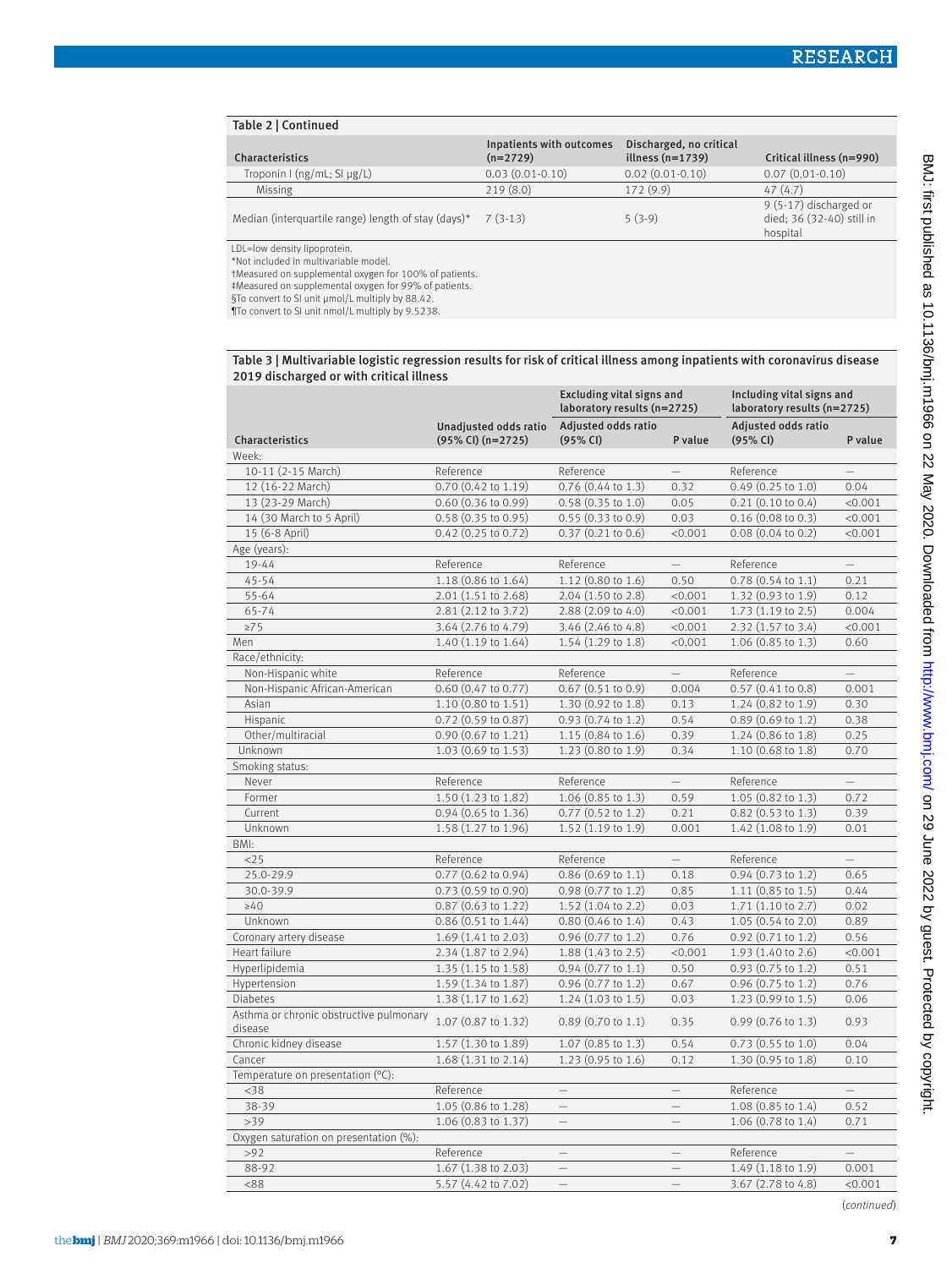Table 3 | Continued

| rable by Continued                                 |                                                 |                                                                 |                          |                                                          |          |
|----------------------------------------------------|-------------------------------------------------|-----------------------------------------------------------------|--------------------------|----------------------------------------------------------|----------|
|                                                    |                                                 | <b>Excluding vital signs and</b><br>laboratory results (n=2725) |                          | Including vital signs and<br>laboratory results (n=2725) |          |
| Characteristics                                    | Unadjusted odds ratio<br>$(95\%$ CI) $(n=2725)$ | Adjusted odds ratio<br>(95% CI)                                 | P value                  | Adjusted odds ratio<br>(95% CI)                          | P value  |
| First lymphocyte count $(10^3/\mu L; S1 10^9/L)$ : |                                                 |                                                                 |                          |                                                          |          |
| >1.2                                               | Reference                                       | $-$                                                             | $-$                      | Reference                                                | $-$      |
| $>0.8 - 1.2$                                       | 1.14 (0.90 to 1.45)                             | $=$                                                             |                          | 1.09 (0.82 to 1.4)                                       | 0.57     |
| $0.5 - 0.8$                                        | 1.55 (1.27 to 1.89)                             | $\overline{\phantom{0}}$                                        |                          | 1.19 (0.93 to 1.5)                                       | 0.17     |
| < 0.5                                              | 2.88 (2.20 to 3.78)                             | $\overline{\phantom{0}}$                                        |                          | 1.76 (1.26 to 2.5)                                       | 0.001    |
| Missing                                            | 1.90 (0.91 to 3.97)                             |                                                                 |                          | 4.76 (1.02 to 22.2)                                      | 0.05     |
| First creatinine (mg/dL)*:                         |                                                 |                                                                 |                          |                                                          |          |
| $0 - 1.1$                                          | Reference                                       | $-$                                                             | $\overline{\phantom{0}}$ | Reference                                                |          |
| $>1.1-2$                                           | 1.86 (1.56 to 2.23)                             |                                                                 |                          | 1.52 (1.20 to 1.9)                                       | 0.001    |
| >2                                                 | 2.90 (2.25 to 3.73)                             | $-$                                                             | $\equiv$                 | $1.66$ $(1.11$ to $2.5)$                                 | 0.01     |
| Missing                                            | $0.81(0.43 \text{ to } 1.54)$                   |                                                                 |                          | 1.47 (0.33 to 6.7)                                       | 0.62     |
| First C reactive protein (mg/L)+:                  |                                                 |                                                                 |                          |                                                          |          |
| $0 - 15$                                           | Reference                                       | $-$                                                             | $\overline{\phantom{0}}$ | Reference                                                | $\equiv$ |
| $>15-100$                                          | 2.85 (1.76 to 4.64)                             | $\equiv$                                                        | $\overline{\phantom{0}}$ | 2.35 (1.37 to 4.0)                                       | 0.002    |
| $>100-200$                                         | 6.22 (3.84 to 10.08)                            |                                                                 |                          | 3.86 (2.23 to 6.7)                                       | < 0.001  |
| >200                                               | 10.12 (6.13 to 16.72)                           | $\overline{\phantom{0}}$                                        | $\equiv$                 | 5.09 (2.82 to 9.2)                                       | < 0.001  |
| Missing                                            | 2.44 (1.35 to 4.41)                             |                                                                 |                          | 2.59(1.10 to 6.1)                                        | 0.03     |
| First D-dimer (ng/mL; SI µg/L):                    |                                                 |                                                                 |                          |                                                          |          |
| $0 - 250$                                          | Reference                                       | $\equiv$                                                        | $\qquad \qquad -$        | Reference                                                | $-$      |
| $>250-500$                                         | 2.22 (1.75 to 2.83)                             | $\equiv$                                                        | $\overline{\phantom{0}}$ | 1.58 (1.21 to 2.1)                                       | 0.001    |
| $>500-1000$                                        | 3.70 (2.84 to 4.81)                             |                                                                 |                          | 2.26 (1.66 to 3.1)                                       | < 0.001  |
| $>1000-2500$                                       | 4.77 (3.39 to 6.71)                             | $\qquad \qquad -$                                               | $=$                      | 2.37 (1.58 to 3.6)                                       | < 0.001  |
| >2500                                              | 9.45 (6.65 to 13.42)                            |                                                                 |                          | $3.93(2.60 \text{ to } 6.0)$                             | < 0.001  |
| Missing                                            | 1.30 (0.96 to 1.77)                             |                                                                 |                          | $0.75$ (0.48 to 1.2)                                     | 0.23     |
| First ferritin (ng/mL; SI µg/L):                   |                                                 |                                                                 |                          |                                                          |          |
| $0 - 300$                                          | Reference                                       | $\equiv$                                                        | $\equiv$                 | Reference                                                | $-$      |
| $>300-500$                                         | 1.19 (0.89 to 1.59)                             |                                                                 |                          | 0.96 (0.67 to 1.4)                                       | 0.82     |
| $>500-1000$                                        | 1.67 (1.30 to 2.14)                             | $\equiv$                                                        | $-$                      | $1.13(0.83 \text{ to } 1.5)$                             | 0.43     |
| $>1000-2500$                                       | 2.17 (1.70 to 2.77)                             | $\overline{\phantom{0}}$                                        | -                        | 1.14 (0.83 to 1.6)                                       | 0.41     |
| >2500                                              | 2.98 (2.19 to 4.05)                             |                                                                 |                          | $1.40(0.94 \text{ to } 2.1)$                             | 0.10     |
| Missing                                            | 0.85 (0.59 to 1.23)                             | $\equiv$                                                        | $-$                      | $0.75(0.39 \text{ to } 1.5)$                             | 0.40     |
| First procalcitonin ( $ng/mL$ ; SI $\mu$ g/L):     |                                                 |                                                                 |                          |                                                          |          |
| $0 - 0.5$                                          | Reference                                       |                                                                 |                          | Reference                                                | $-$      |
| >0.5                                               | 3.24 (2.66 to 3.94)                             | $=$                                                             |                          | 1.54 (1.18 to 2.0)                                       | 0.001    |
| Missing                                            | $0.60$ $(0.42$ to $0.86)$                       | $\qquad \qquad -$                                               | $\overline{\phantom{0}}$ | $0.75$ $(0.44$ to $1.3)$                                 | 0.29     |
| First troponin (ng/mL; SI µg/L):                   |                                                 |                                                                 |                          |                                                          |          |
| < 0.1                                              | Reference                                       | $\equiv$                                                        | $\overline{\phantom{0}}$ | Reference                                                | $-$      |
| $0.1 - 1$                                          | 4.16 (3.22 to 5.38)                             |                                                                 |                          | 2.09 (1.51 to 2.9)                                       | < 0.001  |
| >1                                                 | 7.53 (3.84 to 14.76)                            | $\overline{\phantom{0}}$                                        | -                        | 4.78 (2.10 to 10.9)                                      | < 0.001  |
| Missing                                            | 0.52 (0.37 to 0.73)                             | $\equiv$                                                        | $-$                      | $0.84$ $(0.51$ to $1.4)$                                 | 0.49     |

\*To convert to SI unit μmol/L multiply by 88.42.

†To convert to SI unit nmol/L multiply by 9.5238.

hospital admission and risk of critical illness among all patients with covid-19, with less influence of chronic pulmonary disease (asthma or chronic obstructive pulmonary disease) and other forms of heart disease. By contrast, we found comorbidities to be less strongly associated with critical illness in patients admitted to hospital. Among those patients, we noted the importance of hypoxia despite the provision of supplemental oxygen and early increases in inflammatory markers (especially D-dimer and C reactive protein) in distinguishing between patients who go on to develop critical illness and those who do not. In the population admitted to hospital, measures of inflammation were much more important than personal characteristics and comorbidities.

#### Comparison with other studies

The first detailed covid-19 case series included 1099 hospital inpatients with laboratory confirmed infection in China, of whom only 25 (2.3%) underwent invasive ventilation and 15  $(1.4\%)$  died.<sup>1</sup> A recent report of 5700 patients admitted to hospital from a different health system in New York City found that at least 9.7% had already died (24.5% of mechanically ventilated patients); however, 53.8% of the patients in this study (72.2% of ventilated) were still in hospital, with a median follow-up of only 4.5 days. By contrast, 23.6% of patients admitted to hospital in our case series required invasive ventilation and 24.3% have died as of 5 May, with 94% of patients having completed hospital admissions. If all remaining inpatients died, the overall mortality would be a maximum of 30.5%. Given the high prevalence of disease in New York City and the relative paucity of baseline hospital beds per capita (1.5-2.7 beds per 1000 in all boroughs except Manhattan), admission thresholds might be higher in New York City than in China (4.2 beds per 1000).<sup>25 26</sup> Moreover, in the series from China, only a quarter of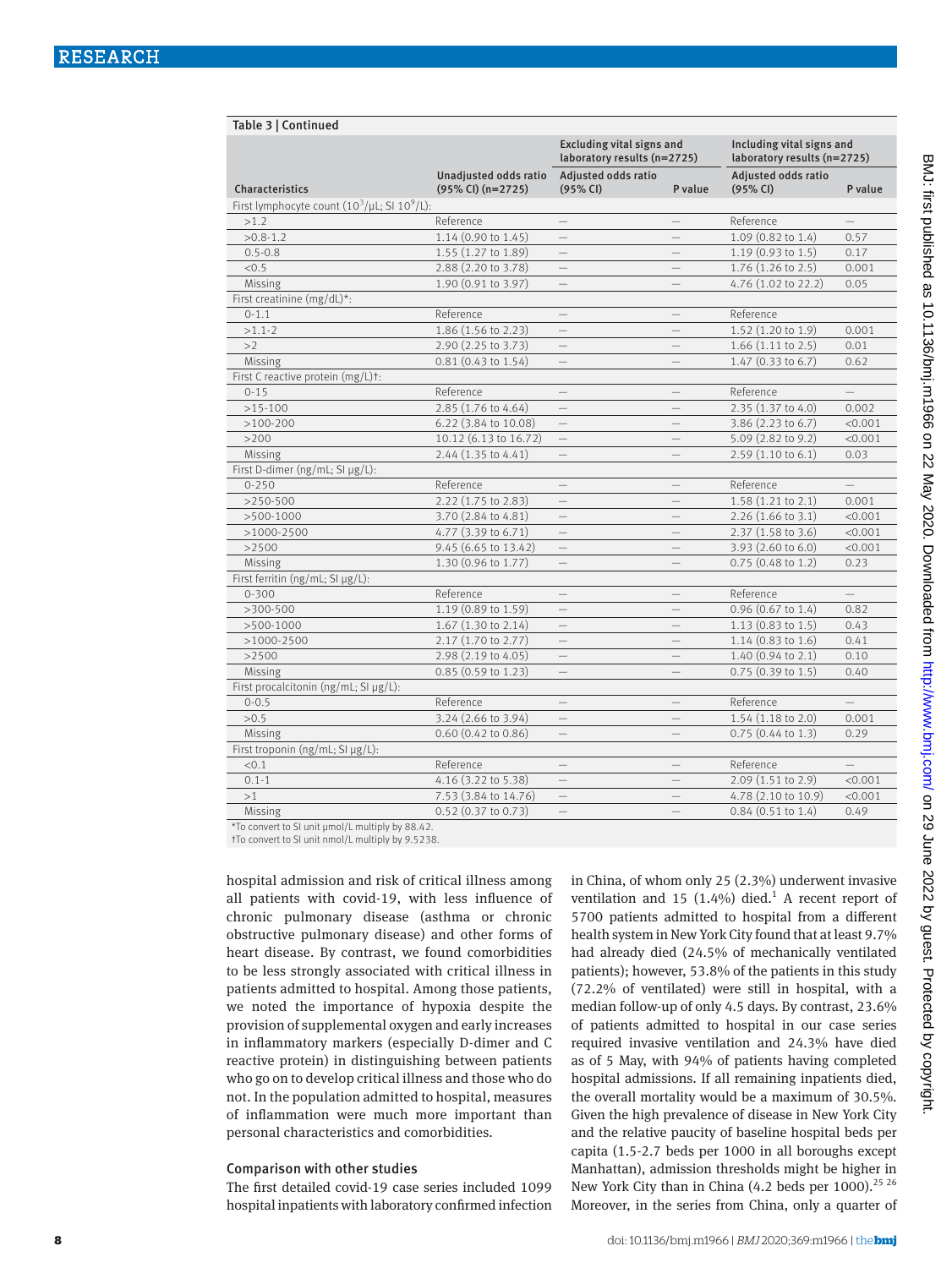| Table 4   Competing risk model for mortality among inpatients with coronavirus disease 2019 |                                                            |                          |                                                            |                          |  |  |
|---------------------------------------------------------------------------------------------|------------------------------------------------------------|--------------------------|------------------------------------------------------------|--------------------------|--|--|
|                                                                                             | Excluding vital signs and laboratory results<br>$(n=2737)$ |                          | Including vital signs and laboratory results<br>$(n=2737)$ |                          |  |  |
| Characteristics                                                                             | Hazard ratio (95% CI)                                      | P value                  | Hazard ratio (95% CI)                                      | P value                  |  |  |
| Week:                                                                                       |                                                            |                          |                                                            |                          |  |  |
| 10-11 (March 2 to 15)                                                                       | Reference                                                  |                          | Reference                                                  |                          |  |  |
| 12 (March 16 to 22)                                                                         | $0.87$ (0.54 to 1.41)                                      | 0.58                     | 1.07 (0.62 to 1.84)                                        | 0.80                     |  |  |
| 13 (March 23 to 29)                                                                         | 0.84 (0.53 to 1.32)                                        | 0.44                     | 0.96 (0.55 to 1.68)                                        | 0.88                     |  |  |
| 14 (March 30 to April 5)                                                                    | $0.82$ (0.52 to 1.30)                                      | 0.40                     | $0.85(0.49 \text{ to } 1.50)$                              | 0.58                     |  |  |
| 15 (April 6 to April 8)                                                                     | $0.73$ $(0.44$ to $1.19)$                                  | 0.21                     | $0.67$ (0.37 to 1.22)                                      | 0.19                     |  |  |
| Age (years):                                                                                |                                                            |                          |                                                            |                          |  |  |
| 19-44                                                                                       | Reference                                                  | $\qquad \qquad -$        | Reference                                                  |                          |  |  |
| $45 - 54$                                                                                   | 2.59 (1.56 to 4.32)                                        | < 0.001                  | 1.95 (1.16 to 3.31)                                        | 0.01                     |  |  |
| 55-64                                                                                       | 4.40 (2.73 to 7.11)                                        | < 0.001                  | 3.18 (1.93 to 5.21)                                        | < 0.001                  |  |  |
| 65-74                                                                                       | 6.99 (4.34 to 11.27)                                       | < 0.001                  | 4.83 (2.93 to 7.96)                                        | < 0.001                  |  |  |
| $\geq 75$                                                                                   | 10.34 (6.37 to 16.79)                                      | < 0.001                  | 7.69 (4.60 to 12.84)                                       | < 0.001                  |  |  |
| Men                                                                                         | $1.27$ (1.08 to 1.50)                                      | 0.005                    | 0.92 (0.77 to 1.11)                                        | 0.39                     |  |  |
| Race/ethnicity:                                                                             |                                                            |                          |                                                            |                          |  |  |
| Non-Hispanic white                                                                          | Reference                                                  | $\overline{\phantom{0}}$ | Reference                                                  |                          |  |  |
| Non-Hispanic African-American                                                               | $0.78$ (0.60 to 1.02)                                      | 0.07                     | $0.71(0.53 \text{ to } 0.94)$                              | 0.02                     |  |  |
| Asian                                                                                       | 1.29 (0.94 to 1.77)                                        | 0.12                     | 1.26 (0.91 to 1.75)                                        | 0.16                     |  |  |
| Hispanic                                                                                    | 1.17 (0.95 to 1.44)                                        | 0.13                     | 1.21 (0.98 to 1.49)                                        | 0.07                     |  |  |
| Other/multiracial                                                                           | 1.07 (0.80 to 1.45)                                        | 0.64                     | 1.17 (0.86 to 1.60)                                        | 0.31                     |  |  |
| Unknown                                                                                     | 1.09 (0.71 to 1.67)                                        | 0.69                     | 1.23 (0.82 to 1.83)                                        | 0.32                     |  |  |
| Smoking status:                                                                             |                                                            |                          |                                                            |                          |  |  |
| Never                                                                                       | Reference                                                  | $\equiv$                 | Reference                                                  | $-$                      |  |  |
| Former                                                                                      | 1.13 (0.93 to 1.37)                                        | 0.21                     | 1.07 (0.88 to 1.31)                                        | 0.49                     |  |  |
| Current                                                                                     | 0.90 (0.61 to 1.31)                                        | 0.57                     | 0.92 (0.62 to 1.38)                                        | 0.69                     |  |  |
| Unknown                                                                                     | $1.56$ (1.26 to 1.93)                                      | < 0.001                  | $1.50(1.21 \text{ to } 1.86)$                              | < 0.001                  |  |  |
| BMI:                                                                                        |                                                            |                          |                                                            |                          |  |  |
| <25                                                                                         | Reference                                                  |                          | Reference                                                  |                          |  |  |
| 25.0-29.9                                                                                   | 0.91 (0.74 to 1.11)                                        | 0.34                     | 1.01 (0.82 to 1.25)                                        | 0.94                     |  |  |
| 30.0-39.9                                                                                   | 1.02 (0.82 to 1.27)                                        | 0.85                     | 1.08 (0.87 to 1.36)                                        | 0.48                     |  |  |
| $\geq 40$                                                                                   | $1.41$ (0.98 to 2.01)                                      | 0.06                     | 1.45 (0.99 to 2.13)                                        | 0.05                     |  |  |
| Unknown                                                                                     | $1.85(1.13 \text{ to } 3.02)$                              | 0.01                     | $1.97(1.23 \text{ to } 3.17)$                              | 0.005                    |  |  |
| Coronary artery disease                                                                     | 1.12 (0.92 to 1.36)                                        | 0.24                     | $1.10$ (0.90 to 1.35)                                      | 0.36                     |  |  |
| Heart failure                                                                               | 1.77 (1.43 to 2.20)                                        | < 0.001                  | $1.54(1.23 \text{ to } 1.93)$                              | < 0.001                  |  |  |
| Hyperlipidemia                                                                              | 0.95 (0.79 to 1.13)                                        | 0.55                     | 0.98 (0.82 to 1.17)                                        | 0.79                     |  |  |
| Hypertension                                                                                | 0.94 (0.76 to 1.16)                                        | 0.54                     | 0.98 (0.78 to 1.23)                                        | 0.86                     |  |  |
| <b>Diabetes</b>                                                                             | 1.10 (0.93 to 1.31)                                        | 0.26                     | 1.01 (0.85 to 1.21)                                        | 0.87                     |  |  |
| Asthma or chronic obstructive<br>pulmonary disease                                          | $0.93$ (0.76 to 1.15)                                      | 0.51                     | $1.03(0.83 \text{ to } 1.29)$                              | 0.76                     |  |  |
| Chronic kidney disease                                                                      | $1.18$ (0.97 to 1.43)                                      | 0.10                     | $0.92$ (0.73 to 1.16)                                      | 0.49                     |  |  |
| Cancer                                                                                      | 1.31 (1.05 to 1.62)                                        | 0.02                     | 1.29 (1.03 to 1.62)                                        | 0.03                     |  |  |
| Temperature on presentation (°C):                                                           |                                                            |                          |                                                            |                          |  |  |
| $<$ 38                                                                                      |                                                            |                          | Reference                                                  |                          |  |  |
| 38 to 39                                                                                    |                                                            |                          | $1.17(0.96 \text{ to } 1.43)$                              | 0.11                     |  |  |
| >39                                                                                         |                                                            |                          | 1.04 (0.79 to 1.37)                                        | 0.79                     |  |  |
| Oxygen saturation on presentation<br>$(\%):$                                                |                                                            |                          |                                                            |                          |  |  |
| >92                                                                                         |                                                            |                          | Reference                                                  |                          |  |  |
| 88-92                                                                                       |                                                            |                          | 1.46 (1.18 to 1.79)                                        | < 0.001                  |  |  |
| < 88                                                                                        |                                                            |                          | 2.00 (1.61 to 2.48)                                        | < 0.001                  |  |  |
| Missing                                                                                     | $\equiv$                                                   |                          | 1.03 (0.62 to 1.71)                                        | 0.92                     |  |  |
| First lymphocyte count $(10^3/\mu L; S)$<br>$10^9$ /L):                                     |                                                            |                          |                                                            |                          |  |  |
| >1.2                                                                                        | $\qquad \qquad -$                                          | $\overline{\phantom{0}}$ | Reference                                                  |                          |  |  |
| $>0.8-1.2$                                                                                  | —                                                          | —                        | 0.89 (0.70 to 1.14)                                        | 0.37                     |  |  |
| $0.5 - 0.8$                                                                                 | $\qquad \qquad -$                                          | $\qquad \qquad$          | 1.04 (0.84 to 1.28)                                        | 0.72                     |  |  |
| < 0.5                                                                                       | $\qquad \qquad -$                                          | —                        | 1.38 (1.05 to 1.81)                                        | 0.02                     |  |  |
| Missing                                                                                     | $\qquad \qquad -$                                          |                          | 2.16 (1.09 to 4.27)                                        | 0.03                     |  |  |
| First creatinine (mg/dL)*:                                                                  |                                                            |                          |                                                            |                          |  |  |
| $0 - 1.1$                                                                                   | $\overline{\phantom{0}}$                                   |                          | Reference                                                  | $\overline{\phantom{0}}$ |  |  |
| $>1.1-2$                                                                                    | $\overline{\phantom{0}}$                                   |                          | 1.36 (1.11 to 1.68)                                        | 0.003                    |  |  |
| >2                                                                                          | $\overline{\phantom{0}}$                                   | $\overline{\phantom{0}}$ | 1.49 (1.08 to 2.04)                                        | 0.01                     |  |  |
| Missing                                                                                     |                                                            |                          | 1.48 (0.56 to 3.90)                                        | 0.43                     |  |  |
|                                                                                             |                                                            |                          |                                                            |                          |  |  |

(*continued*)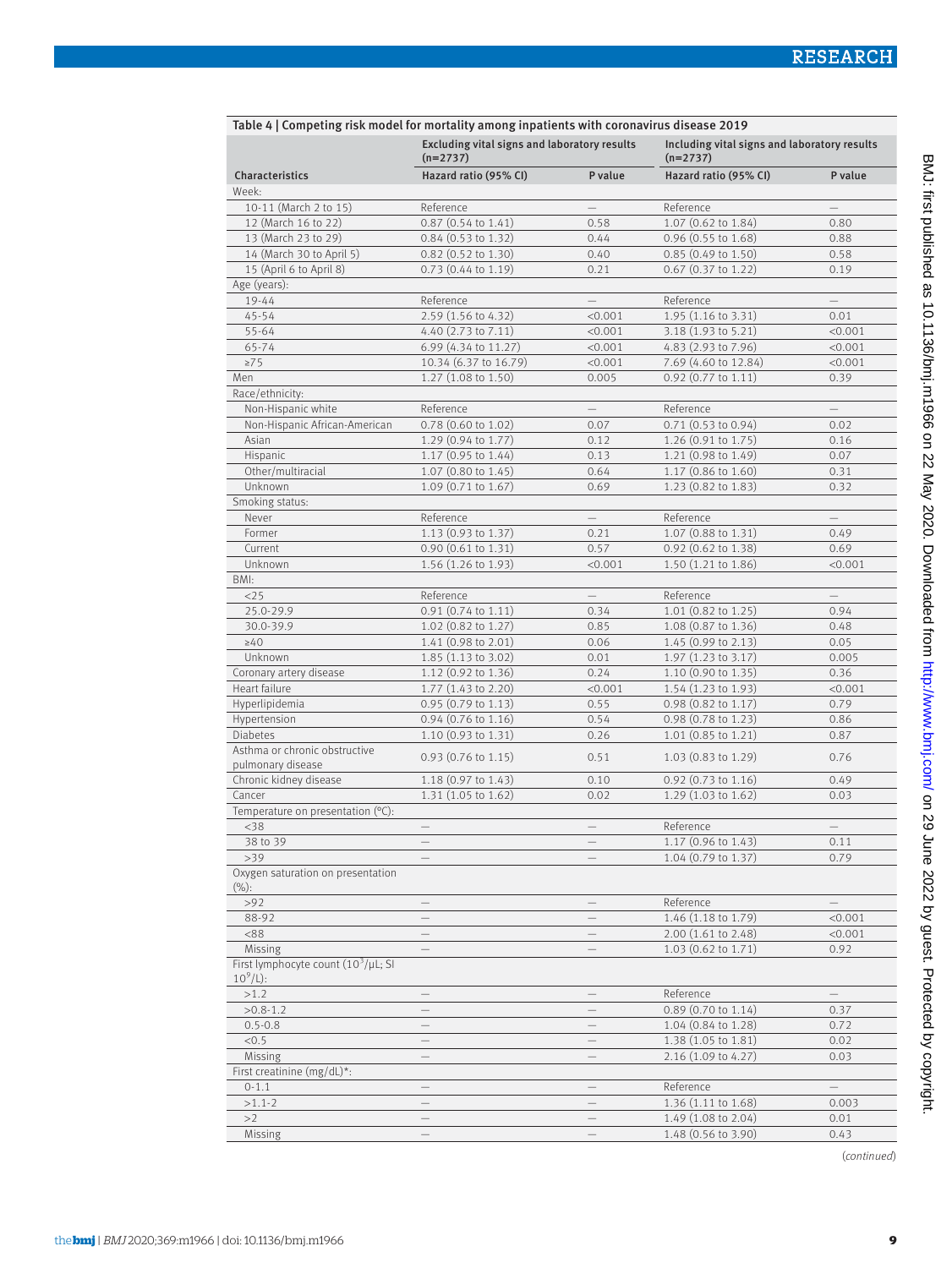|                                                  | Excluding vital signs and laboratory results<br>$(n=2737)$ |  | Including vital signs and laboratory results<br>$(n=2737)$ |                   |  |
|--------------------------------------------------|------------------------------------------------------------|--|------------------------------------------------------------|-------------------|--|
| Characteristics                                  | Hazard ratio (95% CI)<br>P value                           |  | Hazard ratio (95% CI)                                      | P value           |  |
| First C reactive protein (mg/L)t:                |                                                            |  |                                                            |                   |  |
| $0 - 15$                                         | $\qquad \qquad -$                                          |  | Reference                                                  |                   |  |
| $>15-100$                                        |                                                            |  | 3.52 (1.72 to 7.18)                                        | < 0.001           |  |
| $>100-200$                                       |                                                            |  | 4.66 (2.25 to 9.62)                                        | < 0.001           |  |
| >200                                             | —                                                          |  | 5.07 (2.41 to 10.67)                                       | < 0.001           |  |
| Missing                                          |                                                            |  | 3.46 (1.38 to 8.64)                                        | 0.008             |  |
| First D-dimer (ng/mL; SI µg/L):                  |                                                            |  |                                                            |                   |  |
| $0 - 250$                                        | —                                                          |  | Reference                                                  |                   |  |
| $>250-500$                                       |                                                            |  | 1.50 (1.14 to 1.98)                                        | 0.004             |  |
| $>500-1000$                                      | —                                                          |  | 1.70 (1.26 to 2.28)                                        | < 0.001           |  |
| $>1000-2500$                                     |                                                            |  | 1.67 (1.18 to 2.36)                                        | 0.004             |  |
| >2500                                            | —                                                          |  | 2.16 (1.57 to 2.98)                                        | < 0.001           |  |
| Missing                                          | $\overline{\phantom{0}}$                                   |  | 1.59 (1.04 to 2.44)                                        | 0.03              |  |
| First ferritin (ng/mL; SI µg/L):                 |                                                            |  |                                                            |                   |  |
| $0 - 300$                                        |                                                            |  | Reference                                                  |                   |  |
| $>300-500$                                       | —                                                          |  | 1.08 (0.78 to 1.49)                                        | 0.65              |  |
| $>500-1000$                                      |                                                            |  | 1.19 (0.90 to 1.57)                                        | 0.23              |  |
| $>1000-2500$                                     |                                                            |  | 1.22 (0.92 to 1.61)                                        | 0.18              |  |
| >2500                                            |                                                            |  | 1.36 (0.97 to 1.90)                                        | 0.08              |  |
| Missing                                          |                                                            |  | 1.88 (1.02 to 3.48)                                        | 0.04              |  |
| First procalcitonin ( $ng/mL$ ; SI $\mu g/L$ ):  |                                                            |  |                                                            |                   |  |
| $0 - 0.5$                                        | $\qquad \qquad -$                                          |  | Reference                                                  | $\qquad \qquad -$ |  |
| >0.5                                             |                                                            |  | 1.58 (1.28 to 1.95)                                        | < 0.001           |  |
| Missing                                          |                                                            |  | 0.95 (0.59 to 1.52)                                        | 0.82              |  |
| First troponin (ng/mL; SI µg/L):                 |                                                            |  |                                                            |                   |  |
| < 0.1                                            |                                                            |  | Reference                                                  |                   |  |
| $0.1 - 1$                                        | $\overline{\phantom{0}}$                                   |  | 1.48 (1.19 to 1.84)                                        | < 0.001           |  |
| >1                                               |                                                            |  | 2.12 (1.39 to 3.22)                                        | < 0.001           |  |
| Missing                                          |                                                            |  | 0.58 (0.32 to 1.06)                                        | 0.08              |  |
| *To convert to SI unit µmol/L multiply by 88.42. |                                                            |  |                                                            |                   |  |

\*To convert to SI unit μmol/L multiply by 88.42. †To convert to SI unit nmol/L multiply by 9.5238.

the patients had any chronic comorbidity, whereas in our series 80% of patients admitted to hospital had at least one of eight major chronic diseases.<sup>1</sup>

In fact, outcomes in most of the reports were similar to ours. A commentary by the Chinese Center for Disease Control and Prevention described outcomes for 72314 patients, of whom 14% had severe disease (similar to patients admitted to hospital in our series) and 5% had critical illness with respiratory or multi-organ failure (similar to those requiring intensive care unit (ICU) level care or mechanical ventilation in our series). $<sup>2</sup>$  Among</sup> patients with critical illness, mortality was 49%; we found this to be 57% among all ICU or ventilated patients. Finally, our results are also consistent with a recent national case series reported by the US Centers for Disease Control and Prevention, which found that 457 of 1037 (44.1%) patients admitted to hospital required ICU admission, and that three quarters had at least one chronic condition.<sup>6</sup> Overall, the death rate we find for critically ill patients is a bit higher than the typical mortality rate from acute respiratory distress syndrome (ARDS) of about  $35-45\%$ .<sup>27 28</sup>

The comorbidities we identified as associated with hospital admission in covid-19 are largely similar to those associated with any type of severe infectious disease requiring hospital admission or ICU level care,  $^{29}$ though we were surprised that chronic pulmonary disease did not feature more prominently. Others have also noted the absence of asthma and chronic obstructive pulmonary disease as risks for severity of illness in patients with covid-19. $30$  The epidemiologic and/or pathophysiologic reasons for this are unknown. The demographic distribution of patients admitted to hospital with covid-19 is also similar to those admitted with other acute respiratory infections. For instance, though advanced age was by far the most important predictor of hospital admission and severe outcomes (as it is for most illnesses), 53% of patients admitted to hospital were younger than 65 years. This is typical of the pattern for hospital admissions in viral respiratory disease. Studies of patients admitted to hospital with influenza in the United States have found that people younger than 65 years (including children) account for 53-57% of influenza related hospital admissions.<sup>31 32</sup>

Surprisingly, though some have speculated that high rates of smoking in China explained some of the morbidity in those patients, we did not find tobacco use to be associated with increased risk of hospital admission or of critical illness; in fact, it even seemed protective for hospital admission. However, this could be artifactual: patients with unknown smoking status had significantly higher risks of admission and of critical illness. It is possible that data are disproportionately missing for current or former smokers who might not care to answer that question; if so, that would attenuate the apparent benefit of smoking. Few  $(5\%)$  patients had a recorded history of vaping; separate analyses could not be conducted for this group.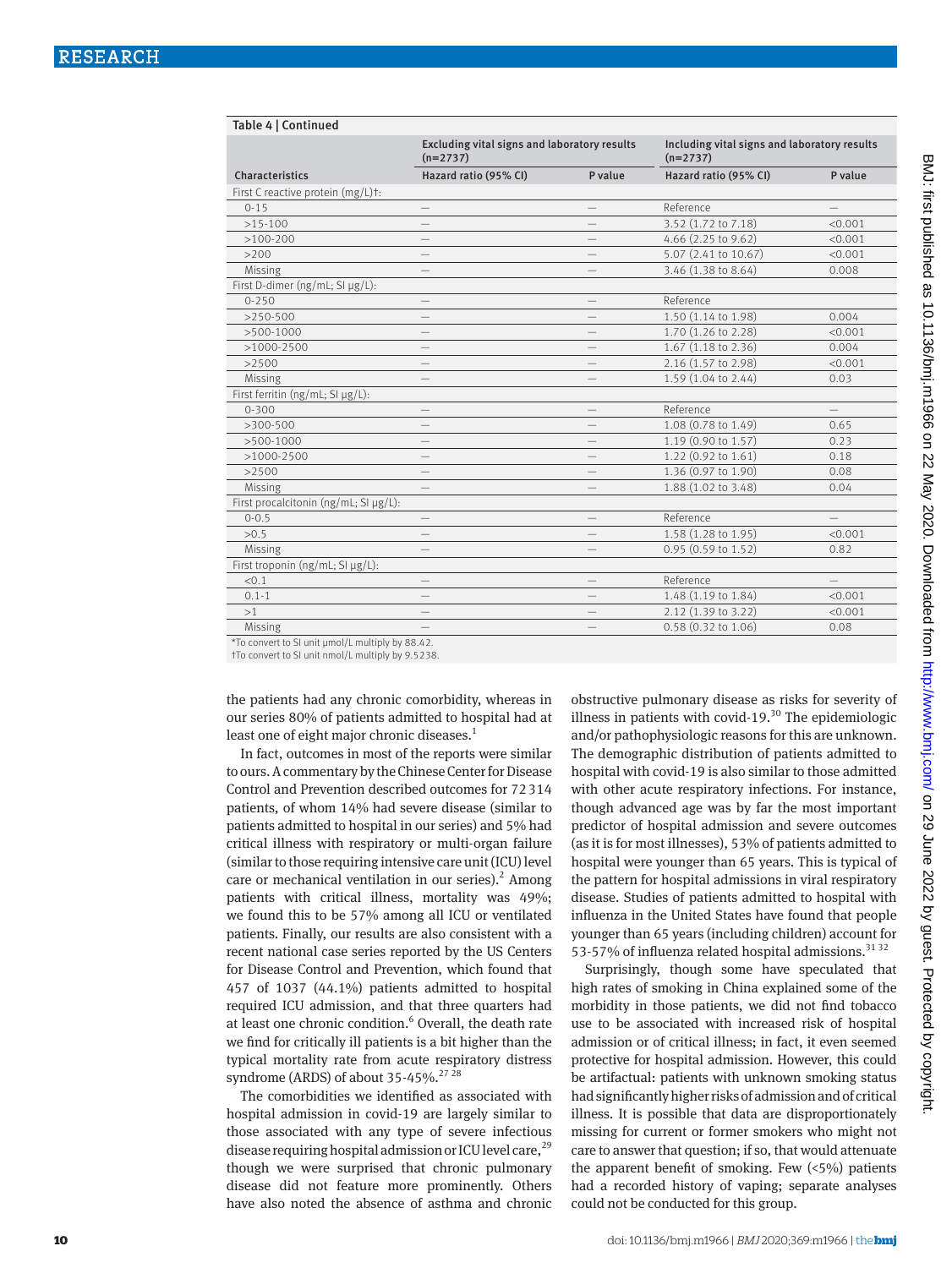

Fig 2 | Cumulative incidence function for discharge alive or death, by age group. Shading represents 95% confidence intervals

We noted a striking association of inflammatory markers with mortality and critical illness among patients admitted to hospital; particularly, early increases in C reactive protein and D-dimer levels. Hyperinflammatory states are well described in severe sepsis $33$ ; however, the degree to which covid-19 related inflammation is similar to or different from that typically found in sepsis is unknown. Some



Fig 3 | Cumulative incidence function for discharge alive or death, by heart failure, cancer, diabetes, and sex. Shading represents 95% confidence intervals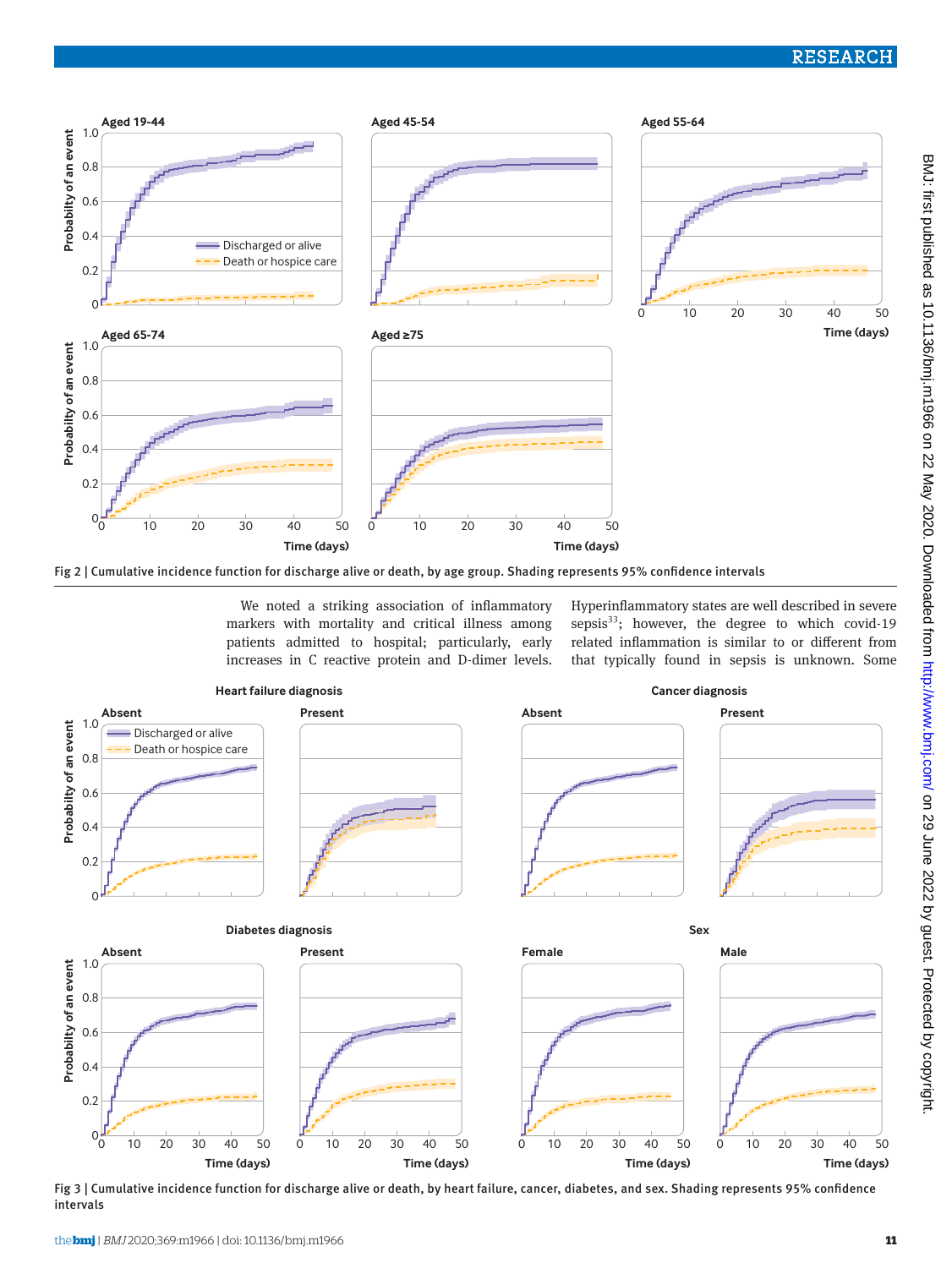

Fig 4 | Cumulative incidence function for discharge alive or death, by admission oxygenation and D-dimer levels. Shading represents 95% confidence intervals

> emerging case reports suggest that patients with severe covid-19 disease are developing complications from hypercoagulability, $10$  including both pulmonary emboli<sup>34</sup> and microscopic thrombi.<sup>35</sup> It is notable that one of the chronic conditions strongly associated with critical illness was obesity. Obesity is well recognized to be a pro-inflammatory condition.<sup>36 37</sup> In addition, this might explain why hyperlipidemia seemed protective for hospital admission in multivariable analysis, though not in univariate analysis and not for critical illness: statin treatment is anti-inflammatory and has been shown to reduce cytokine levels. $38$ Some studies suggest that an increased low density lipoprotein cholesterol level itself might be beneficial in reducing mortality from respiratory diseases through direct anti-infectious properties, though mean low density lipoprotein cholesterol levels were low in

our population. Finally, we noted that early increases in procalcitonin levels were strongly associated with critical illness and mortality, although covid-19 appears to be characterized by low procalcitonin levels in general. Though many patients with increased procalcitonin levels and critical illness were treated with antibiotics, it remains unclear whether these patients actually had bacterial disease or whether the increase in procalcitonin levels was another manifestation of a general hyperinflammatory state.

Last, we were interested to note that, while risk of hospital admission was constant across the study period, risk of critical illness (and directionally, but not significantly, mortality) decreased over time. Our institution was stretched but not overwhelmed by the epidemic and did not experience important equipment or treatment shortages. The improvement in outcomes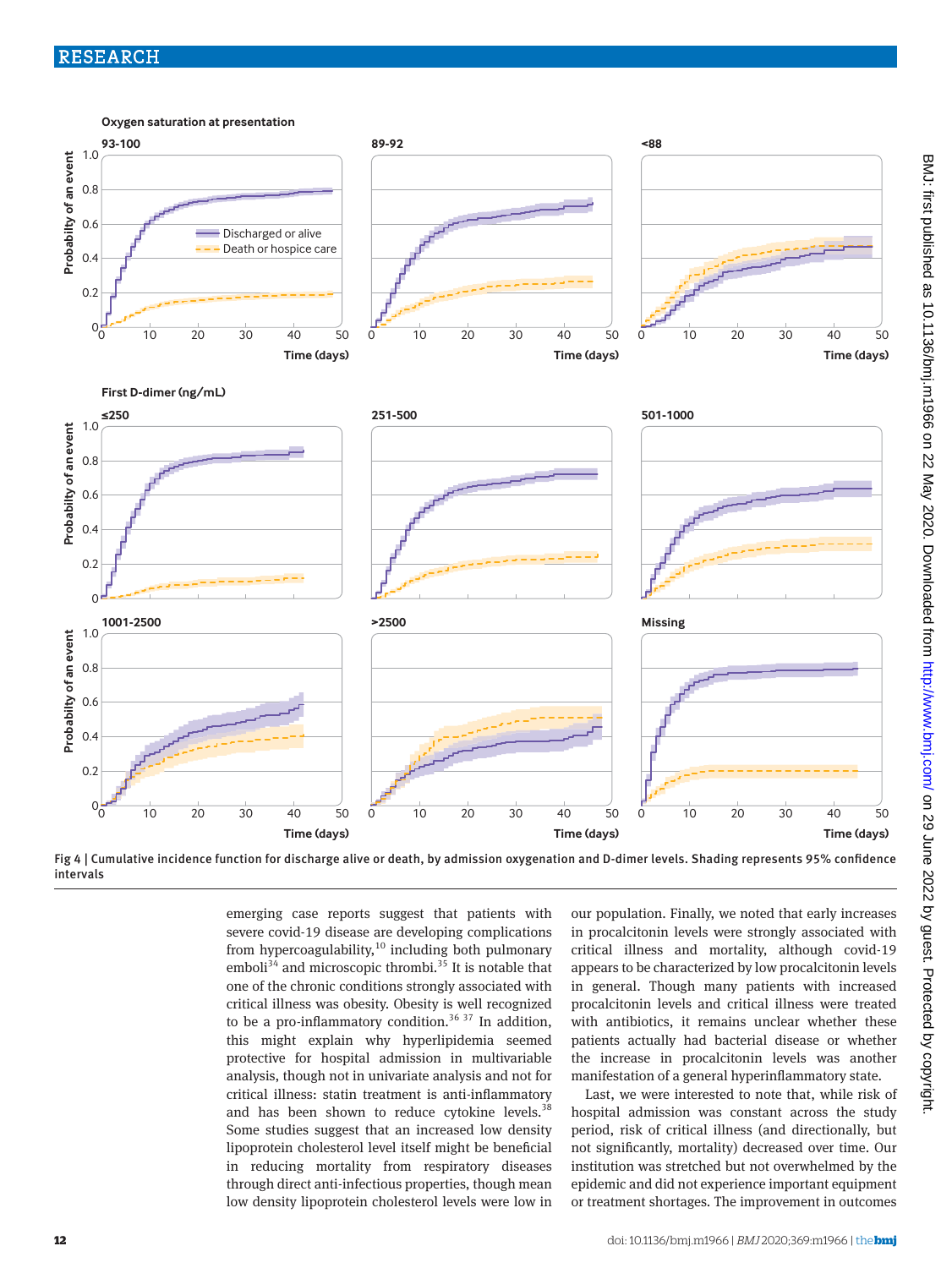

Fig 5 | Cumulative incidence function for discharge alive or death, by C reactive protein and lymphocyte count. Shading represents 95% confidence intervals

over time (in the setting of a functioning health system) raises the possibility that familiarity with the disease, ongoing iteration of protocols and practices in response to observed outcomes, and initiation of new treatments might improve outcomes even in the absence of vaccination or regimens known to be effective.

## Limitations of this study

This study has several limitations. Most important, data on patients who were not admitted to hospital were more limited because many did not have vital signs or blood samples collected and might not have had as detailed a medical history taken. They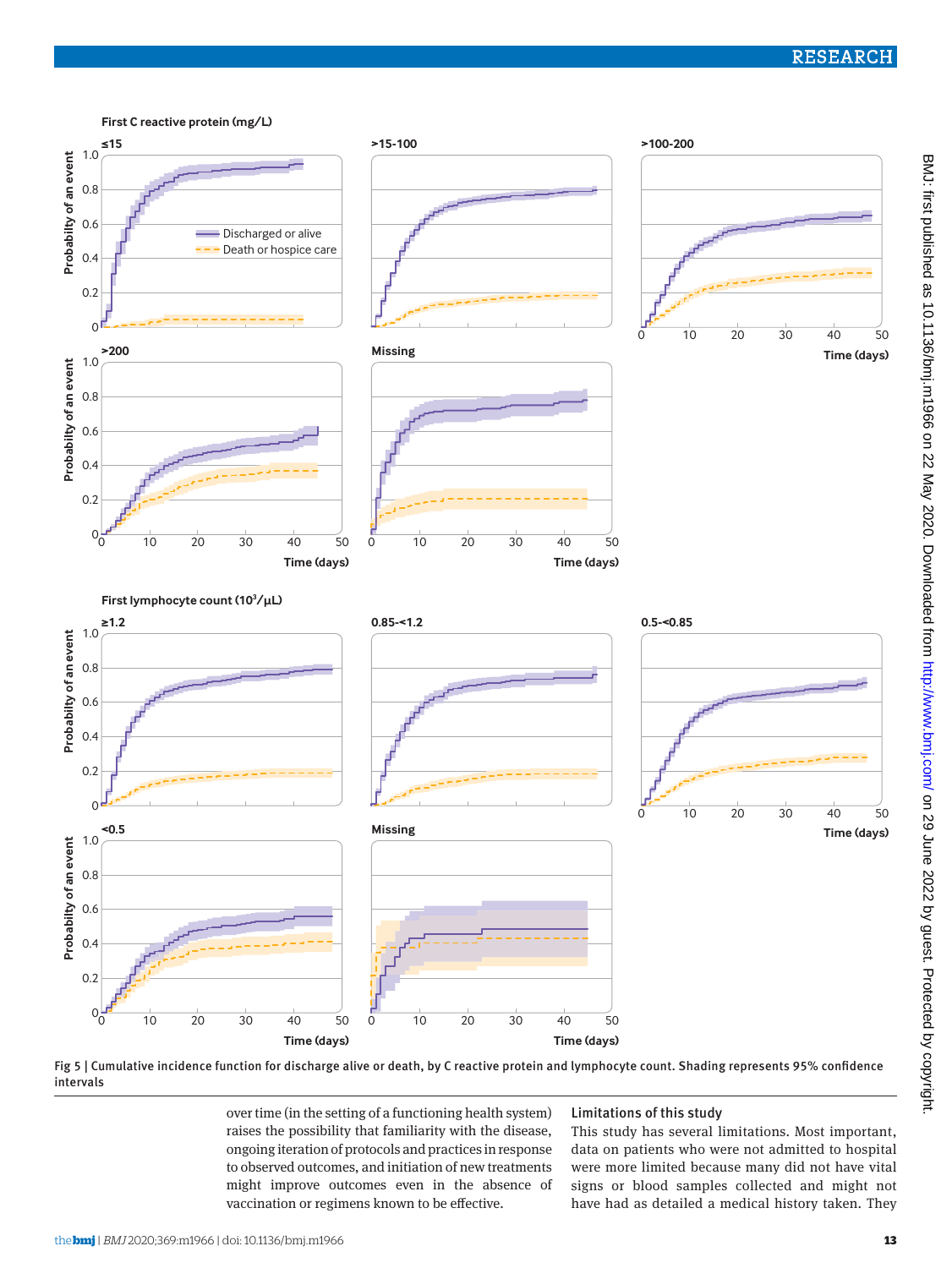are also a heterogeneous group, made even more heterogeneous by changing testing thresholds over time. We might therefore have overestimated the importance of chronic disease in risk of hospital admission. This limitation could be further exacerbated by the fact that patients treated and discharged from the emergency department were not commonly tested and thus omitted from our analysis unless later admitted to hospital, yet they might be more likely to have comorbidities than those tested in outpatient settings. However, a sensitivity analysis including these patients showed similar results. Our patients were all from a single geographic region, treated within a single health system; factors associated with poor outcomes might differ elsewhere, though our patient population is diverse. We did not have data on inflammatory markers available for patients not admitted to hospital; it is possible that these would have been associated with risk of hospital admission, not just critical illness, if available. Moreover, a standardized admission laboratory protocol was only established about two weeks into the epidemic, resulting in missing laboratory data for earlier patients, especially those who were less acutely ill. Finally, our outcome assignments might be imperfect: some patients in the group who were not admitted to hospital might have been admitted to other institutions, and some discharged patients might have been readmitted elsewhere with critical illness or could have died post-discharge.

#### Conclusion

Overall, we found that age and comorbidities are powerful predictors of requirement for admission to hospital rather than outpatient care; however, degree of oxygen impairment and markers of inflammation are most strongly associated with poor outcomes during hospital admission. Clinicians should consider routinely obtaining inflammatory markers during hospital stay for people with covid-19.

We thank Andrew Admon, Brian Bosworth, Steven Chatfield, Thomas Doonan, Robert Grossman, Juan Peralta, and Daniel Widawsky for operational and technical support; the thousands of NYU Langone Health employees who have cared for these patients; and the reviewers who improved the paper.

Contributors: CMP, LO'D, KAT, RJC, FF, and LIH conceived the project. CMP, YC, HR, and LIH obtained, validated, and cleaned the data. JY and SAJ performed the statistical analyses. RJC and FF provided administrative and operational support. LIH supervised the project and drafted the manuscript. All authors discussed the results and contributed to the final manuscript. LIH acts as guarantor. The corresponding author attests that all listed authors meet authorship criteria and that no others meeting the criteria have been omitted.

Funding: This work was funded in part by the Kenneth C Griffin Charitable Fund, which had no role in the study design; the collection, analysis, and interpretation of data; the writing of the report; or the decision to submit the article for publication.

Competing interests: All authors have completed the ICMJE uniform disclosure form at [www.icmje.org/coi\\_disclosure.pdf](http://www.icmje.org/coi_disclosure.pdf) and declare: support from the Kenneth C Griffin Charitable Fund for submitted work; no financial relationships with any organizations that might have an interest in the submitted work in the previous three years; no other relationships or activities that could appear to have influenced the submitted work.

Ethical approval: This study was approved by the NYU Grossman School of Medicine Institutional Review Board (No i20-00485), which granted both a waiver of informed consent and a waiver of the Health Information Portability and Privacy Act.

Data sharing: Identifiable patient level data from this project are not available to the public.

Dissemination to participants and related patient and public communities: A preprint version of the study is publicly available on medRxiv at<https://doi.org/10.1101/2020.04.08.20057794>. Lay summaries of the article will be posted on Twitter and will be discussed with journalists as the opportunity arises.

The corresponding author (LIH) affirms that the manuscript is an honest, accurate, and transparent account of the study being reported; that no important aspects of the study have been omitted; and that any discrepancies from the study as planned have been explained.

This is an Open Access article distributed in accordance with the Creative Commons Attribution Non Commercial (CC BY-NC 4.0) license, which permits others to distribute, remix, adapt, build upon this work non-commercially, and license their derivative works on different terms, provided the original work is properly cited and the use is noncommercial. See:<http://creativecommons.org/licenses/by-nc/4.0/>.

- 1 Guan WJ, Ni ZY, Hu Y, et al, China Medical Treatment Expert Group for Covid-19. Clinical characteristics of coronavirus disease 2019 in China. *N Engl J Med* 2020;382:1708-20. doi:10.1056/NEJMoa2002032
- 2 Wu Z, McGoogan JM. Characteristics of and important lessons from the coronavirus disease 2019 (covid-19) outbreak in China: summary of a report of 72 314 cases from the Chinese Center for Disease Control and Prevention. *JAMA* 2020. doi:10.1001/jama.2020.2648
- Livingston E, Bucher K. Coronavirus disease 2019 (covid-19) in Italy. *JAMA* 2020. doi:10.1001/jama.2020.4344
- Onder G, Rezza G, Brusaferro S. Case-fatality rate and characteristics of patients dying in relation to covid-19 in Italy. *JAMA* 2020. doi:10.1001/jama.2020.4683
- 5 CDC COVID-19 Response Team. Severe outcomes among patients with coronavirus disease 2019 (covid-19) - United States, February 12-March 16, 2020. *MMWR Morb Mortal Wkly Rep* 2020;69:343-6. doi:10.15585/mmwr.mm6912e2
- 6 CDC COVID-19 Response Team. Preliminary estimates of the prevalence of selected underlying health conditions among patients with coronavirus disease 2019 - United States, February 12-March 28, 2020. *MMWR Morb Mortal Wkly Rep* 2020;69:382-6. doi:10.15585/mmwr.mm6913e2
- Richardson S, Hirsch JS, Narasimhan M, et al, and the Northwell COVID-19 Research Consortium. Presenting characteristics, comorbidities, and outcomes among 5700 patients hospitalized with covid-19 in the New York City area. *JAMA* 2020. doi:10.1001/ jama.2020.6775
- 8 Wu C, Chen X, Cai Y, et al. Risk factors associated with acute respiratory distress syndrome and death in patients with coronavirus disease 2019 pneumonia in Wuhan, China. *JAMA Intern Med* 2020. doi:10.1001/jamainternmed.2020.0994
- 9 Wang Z, Yang B, Li Q, Wen L, Zhang R. Clinical features of 69 cases with coronavirus disease 2019 in Wuhan, China. *Clin Infect Dis* 2020:ciaa272. doi:10.1093/cid/ciaa272
- 10 Zhou F, Yu T, Du R, et al. Clinical course and risk factors for mortality of adult inpatients with covid-19 in Wuhan, China: a retrospective cohort study. *Lancet* 2020;395:1054-62. doi:10.1016/S0140- 6736(20)30566-3
- 11 Guo T, Fan Y, Chen M, et al. Cardiovascular implications of fatal outcomes of patients with coronavirus disease 2019 (covid-19). *JAMA Cardiol* 2020. doi:10.1001/jamacardio.2020.1017
- 12 Wang D, Hu B, Hu C, et al. Clinical characteristics of 138 hospitalized patients with 2019 novel coronavirus-infected pneumonia in Wuhan, China. *JAMA* 2020. doi:10.1001/jama.2020.1585
- 13 Korean Society of Infectious Diseases and Korea Centers for Disease Control and Prevention. Analysis on 54 mortality cases of coronavirus disease 2019 in the Republic of Korea from January 19 to March 10, 2020. *J Korean Med Sci* 2020;35:e132. doi:10.3346/jkms.2020.35. e132
- 14 Bhatraju PK, Ghassemieh BJ, Nichols M, et al. Covid-19 in critically ill patients in the Seattle Region - case series. *N Engl J Med* 2020. doi:10.1056/NEJMoa2004500
- 15 Grasselli G, Zangrillo A, Zanella A, et al, COVID-19 Lombardy ICU Network. Baseline characteristics and outcomes of 1591 patients infected with SARS-CoV-2 admitted to ICUs of the Lombardy region, Italy. *JAMA* 2020. doi:10.1001/jama.2020.5394
- 16 NYC Health. Cases, hospitalizations and deaths. 2020. https://www1. nyc.gov/site/doh/covid/covid-19-data.page#download.
- 17 Popescu I, Fingar KR, Cutler E, Guo J, Jiang HJ. Comparison of 3 Safety-Net Hospital Definitions and Association With Hospital Characteristics. *JAMA Netw Open* 2019;2:e198577.